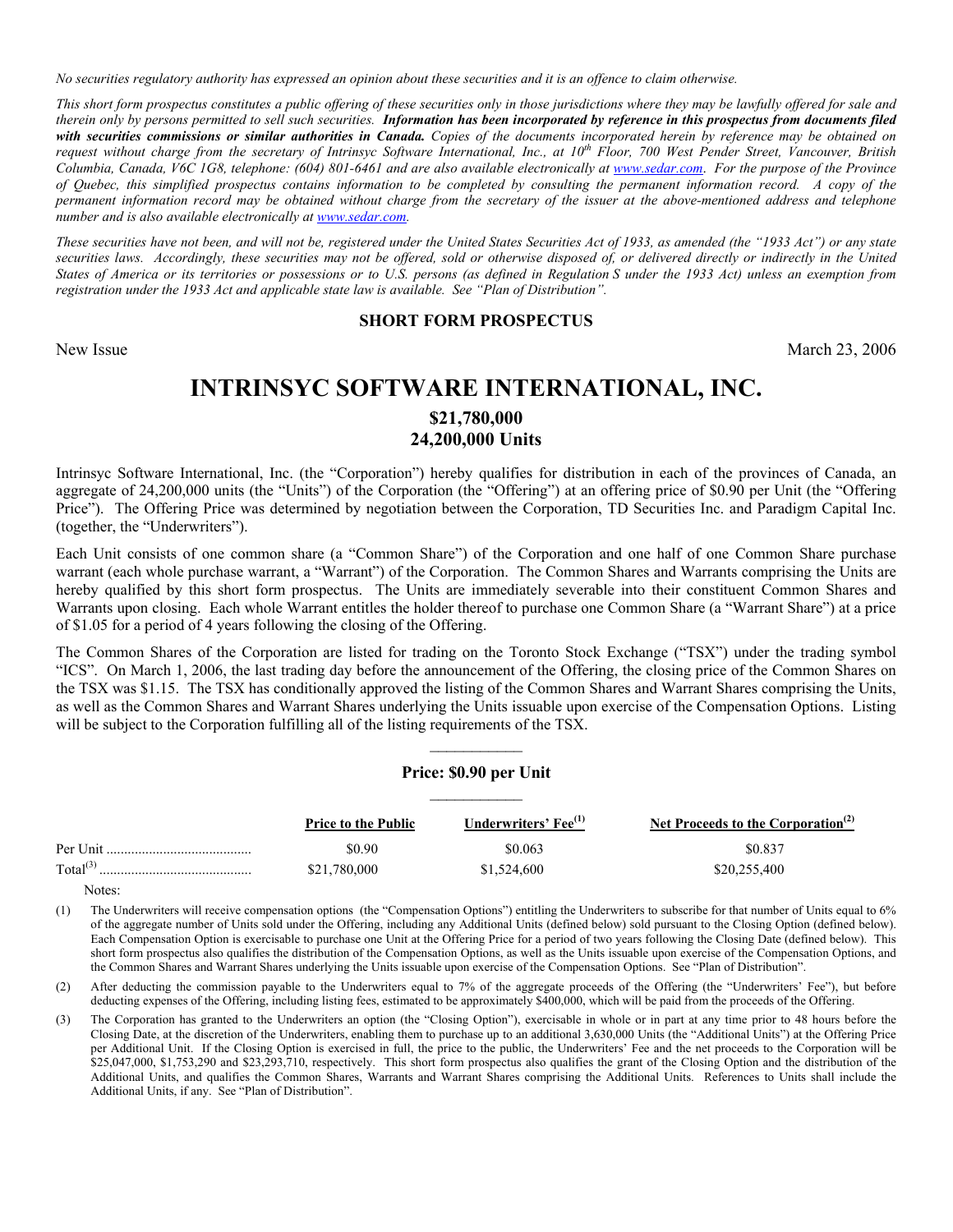Subscriptions for Units will be received subject to rejection or allotment in whole or in part and the right is reserved to close the subscription books at any time without notice. During the distribution of the Offering, the Underwriters may effect transactions in the Common Shares in accordance with applicable market stabilization rules. See "Plan of Distribution". Certificates evidencing the Common Shares and Warrants will be available for delivery on the closing date of the Offering (the "Closing Date") which is expected to be on or about March 30, 2006, or at such later date as agreed to by the Corporation and the Underwriters, but in any event not later than April 11, 2006.

The Underwriters, as principals, conditionally offer the Units, subject to prior sale, if, as and when issued by the Corporation and accepted by the Underwriters in accordance with the conditions contained in the Underwriting Agreement referred to under "Plan of Distribution" and subject to approval of certain legal matters relating to the Offering by Blake, Cassels & Graydon LLP, on behalf of the Corporation, and by Goodmans LLP, on behalf of the Underwriters.

| <b>Underwriters' Position</b>                              | <b>Maximum size or number</b><br>of securities held                           | Exercise period/<br><b>Acquisition date</b>    | <b>Exercise price or</b><br>average acquisition<br>price |
|------------------------------------------------------------|-------------------------------------------------------------------------------|------------------------------------------------|----------------------------------------------------------|
| Closing Option                                             | up to $3,630,000$ Units                                                       | until 48 hours prior to<br>Closing             | \$0.90 per Unit                                          |
| Compensation Option                                        | up to 1,669,800 Units<br>(assuming exercise of the<br>Closing Option in full) | until 2 years following<br><b>Closing Date</b> | \$0.90 per Unit                                          |
| Any other option granted by<br>issuer or insider of issuer |                                                                               |                                                |                                                          |
| Total securities under option                              | up to 5,299,800 Units                                                         |                                                | \$0.90 per Unit                                          |
| Other compensation securities                              |                                                                               |                                                |                                                          |

# **Investment in the Units should be considered speculative due to various factors, including the nature of the Corporation's business. See "Cautionary Statement Regarding Forward-Looking Statements" and "Risk Factors".**

The Corporation is continued under the Canada Business Corporations Act. The Corporation's head office is located at 10<sup>th</sup> floor, 700 West Pender Street, Vancouver, British Columbia, V6C 1G8. The Corporation's registered office is located at Suite 2600, Three Bentall Centre, 595 Burrard Street, Vancouver, British Columbia, V7X 1L3.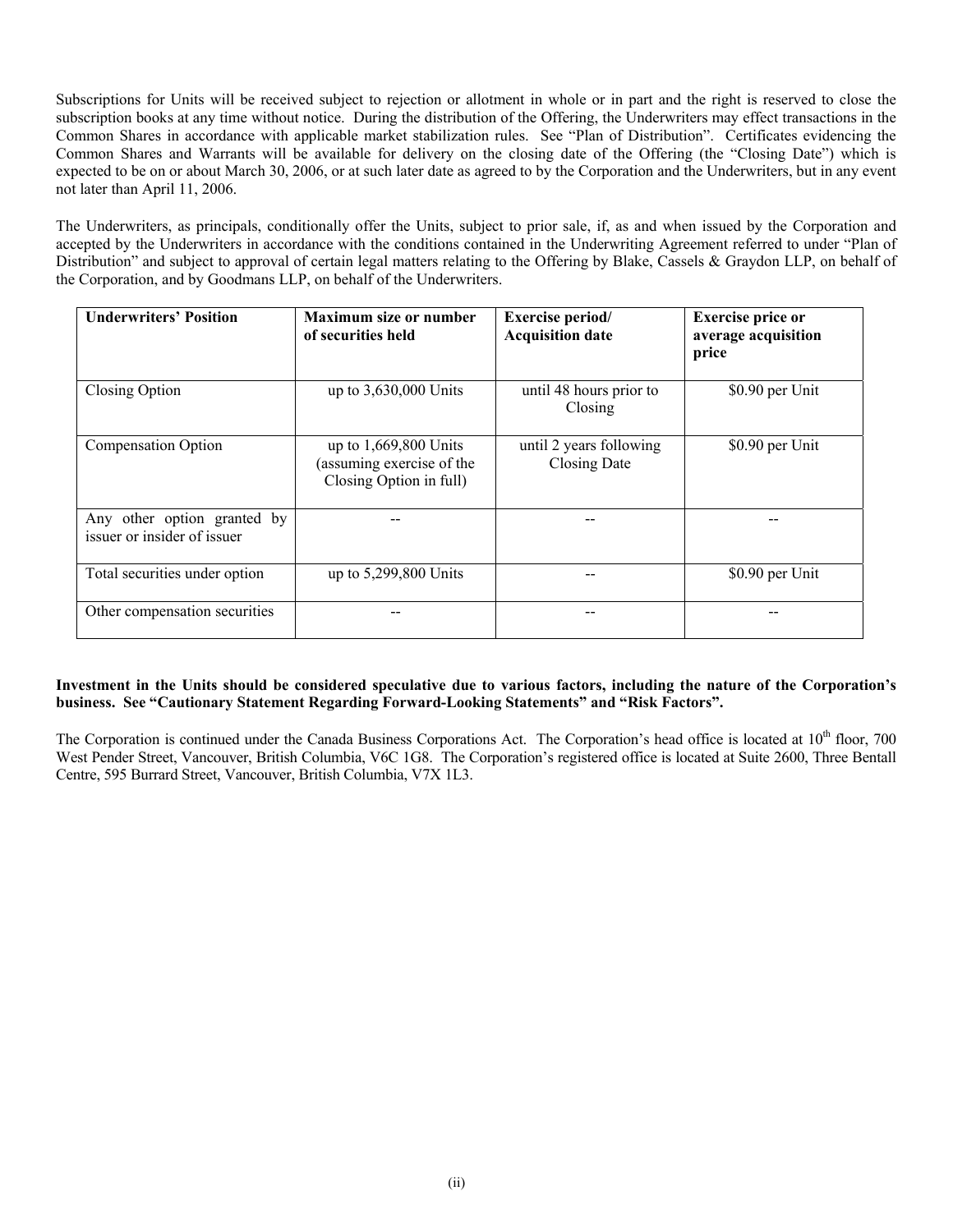# **TABLE OF CONTENTS**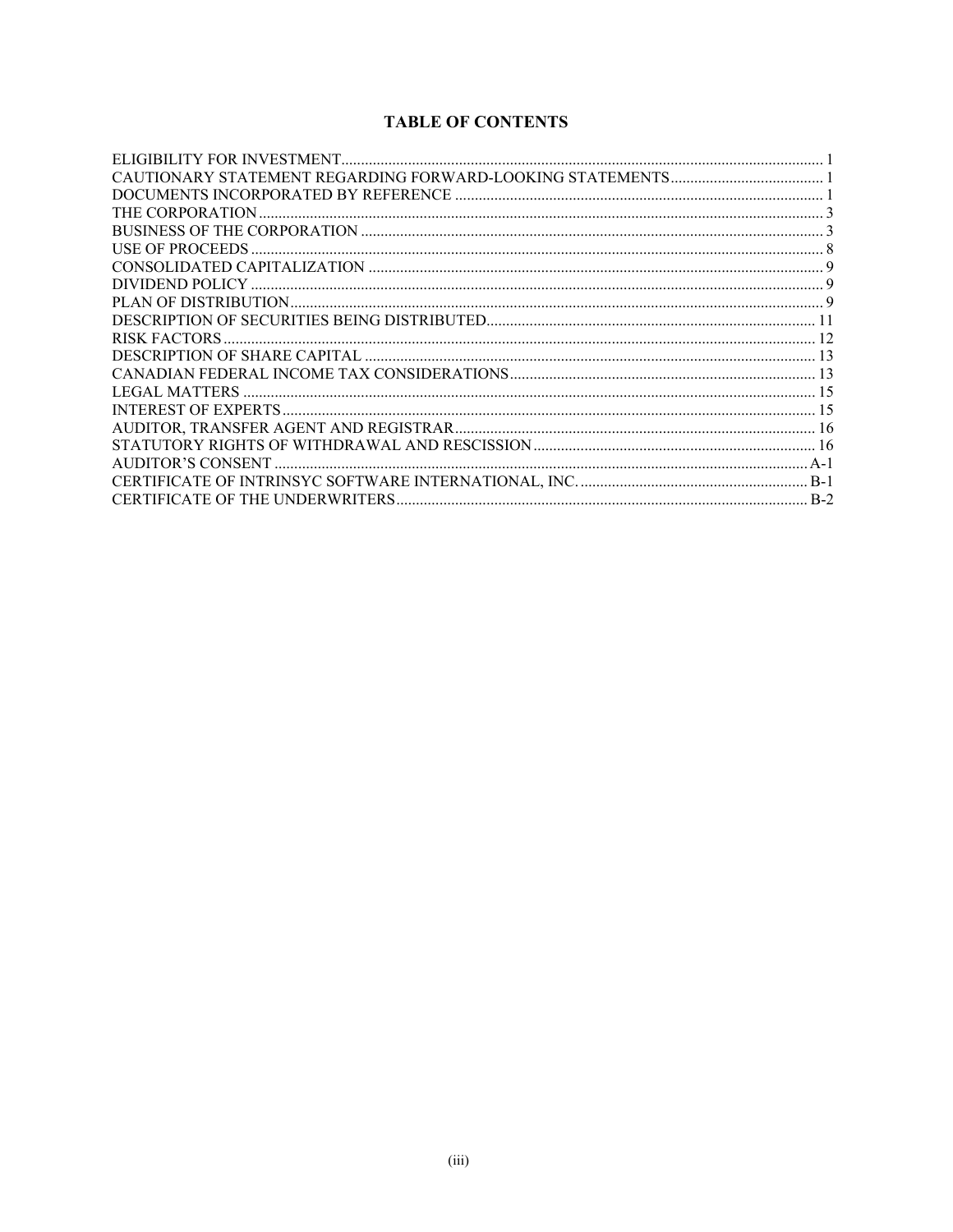### **ELIGIBILITY FOR INVESTMENT**

In the opinion of Blake, Cassels & Graydon LLP, counsel for the Corporation, and Goodmans LLP, counsel for the Underwriters, the Common Shares and Warrants comprising the Units offered hereby, if issued on the date hereof, would be qualified investments under the *Income Tax Act* (Canada) ("Tax Act") and the regulations thereunder (the "Regulations") for trusts governed by registered retirement savings plans, registered retirement income funds, deferred profit sharing plans and registered education savings plans (collectively, "Investment Plans"), provided that, in the case of the Warrants, the Corporation deals at arm's length with each person who is an annuitant, a beneficiary, an employer or a subscriber under the Investment Plan.

# **CAUTIONARY STATEMENT REGARDING FORWARD-LOOKING STATEMENTS**

This short form prospectus, including the documents incorporated herein by reference, contains forward-looking statements concerning anticipated developments in the Corporation's operations in future periods, the adequacy of the Corporation's financial resources and other events or conditions that may occur in the future. Forward-looking statements are frequently, but not always, identified by words such as "expects," "anticipates," "believes," "intends," "estimates," "predicts," "potential," "targeted," "plans," "possible" and similar expressions, or statements that events, conditions or results "will," "may," "could" or "should" occur or be achieved. These forward-looking statements include, without limitation, statements about the Corporation's market opportunities, strategies, competition, expected activities and expenditures as the Corporation pursues its business plan, the adequacy of the Corporation's available cash resources and other statements about future events or results. Forward-looking statements are statements about the future and are inherently uncertain, and actual achievements of the Corporation or other future events or conditions may differ materially from those reflected in the forward-looking statements due to a variety of risks, uncertainties and other factors, such as business and economic risks and uncertainties, including, without limitation, those referred to and incorporated by reference in this short form prospectus under the heading "Risk Factors". The Corporation's forward-looking statements are based on the beliefs, expectations and opinions of management on the date the statements are made, and the Corporation does not assume any obligation to update forward-looking statements if circumstances or management's beliefs, expectations or opinions should change. For the reasons set forth above, investors should not place undue reliance on forward-looking statements.

### **DOCUMENTS INCORPORATED BY REFERENCE**

The following documents filed with the securities commissions or similar authorities in Canada are specifically incorporated by reference and form an integral part of this short form prospectus:

- (a) annual information form of the Corporation for the year ended August 31, 2005, dated November 18, 2005 (the "Annual Information Form");
- (b) audited comparative consolidated financial statements of the Corporation for the year ended August 31, 2005 and the auditors' report thereon, together with management's discussion and analysis for the year ended August 31, 2005;
- (c) unaudited interim consolidated financial statements of the Corporation for the three months ended November 30, 2005, together with management's discussion and analysis for the period then ended;
- (d) management information circular of the Corporation dated November 23, 2005 prepared in connection with the Corporation's annual general meeting of shareholders held on December 15, 2005;
- (e) material change report dated October 4, 2005, reporting the completion of a secured debenture financing in the aggregate amount of \$8 million; and
- (f) material change report dated December 19, 2005, reporting the appointment of Thomas J. Bitove to the Board of Directors.

**Any material change reports (excluding confidential material change reports), any interim and annual consolidated financial statements, MD&A related to interim and year-end financial statements, business acquisition reports, information circulars and annual information forms filed by the Corporation with**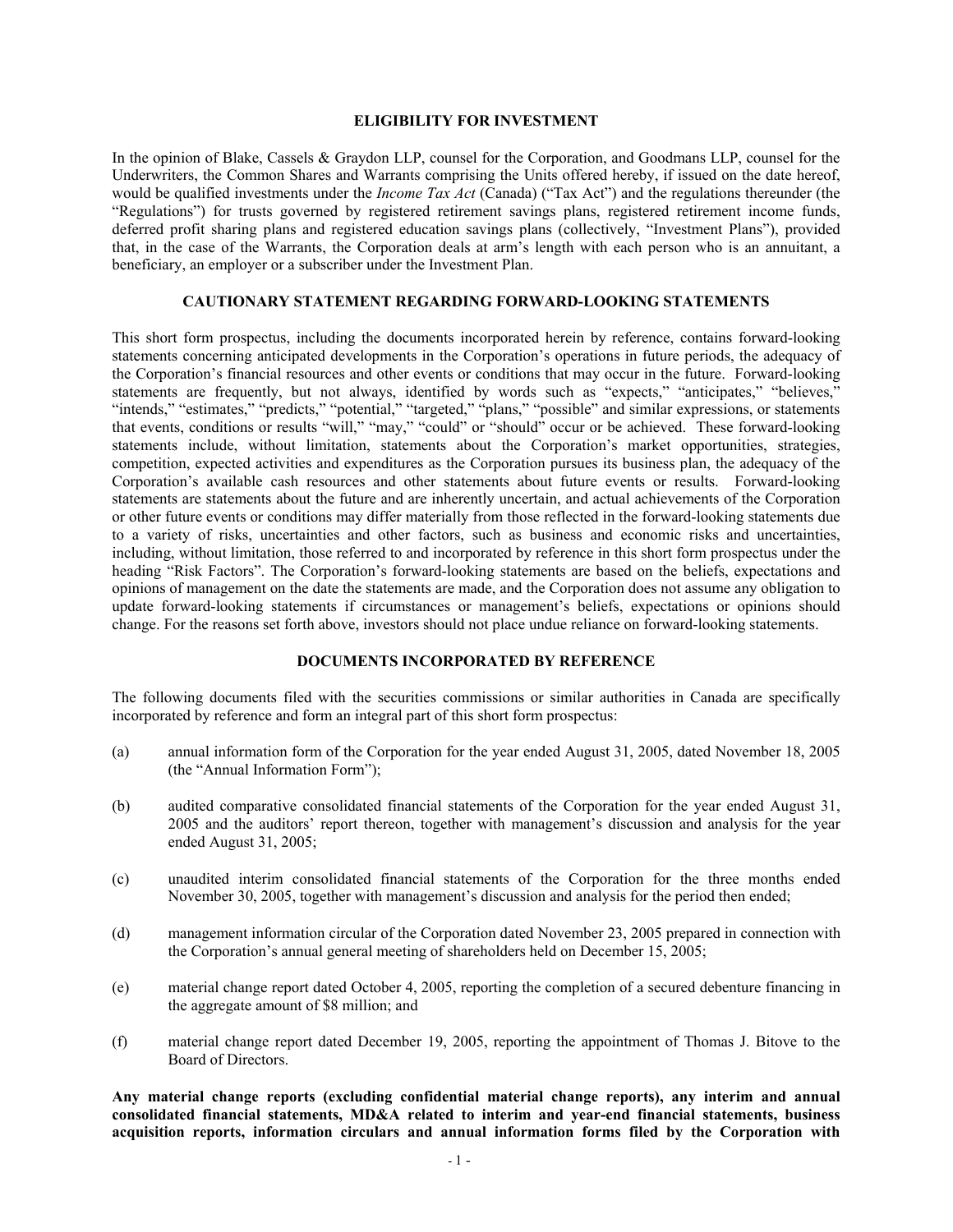**various securities commissions or similar authorities in Canada after the date of this short form prospectus and prior to the termination of this Offering, shall be deemed to be incorporated by reference in this short form prospectus.** 

**Any statement contained in a document incorporated or deemed to be incorporated by reference herein shall be deemed to be modified or superseded for purposes of this short form prospectus to the extent that a statement contained herein or in any other subsequently filed document which also is or is deemed to be incorporated by reference herein modifies or supersedes such statement. The modifying or superseding statement need not state that it has modified or superseded a prior statement or include any other information set forth in the document it modifies or supersedes. The making of a modifying or superseding statement shall not be deemed an admission for any purposes that the modified or superseded statement, when made, constituted a misrepresentation, an untrue statement of a material fact or an omission to state a material fact that is required to be stated or that is necessary to make a statement not misleading in light of the circumstances in which it was made. Any statement so modified or superseded shall not constitute a part of this short form prospectus, except as so modified or superseded.**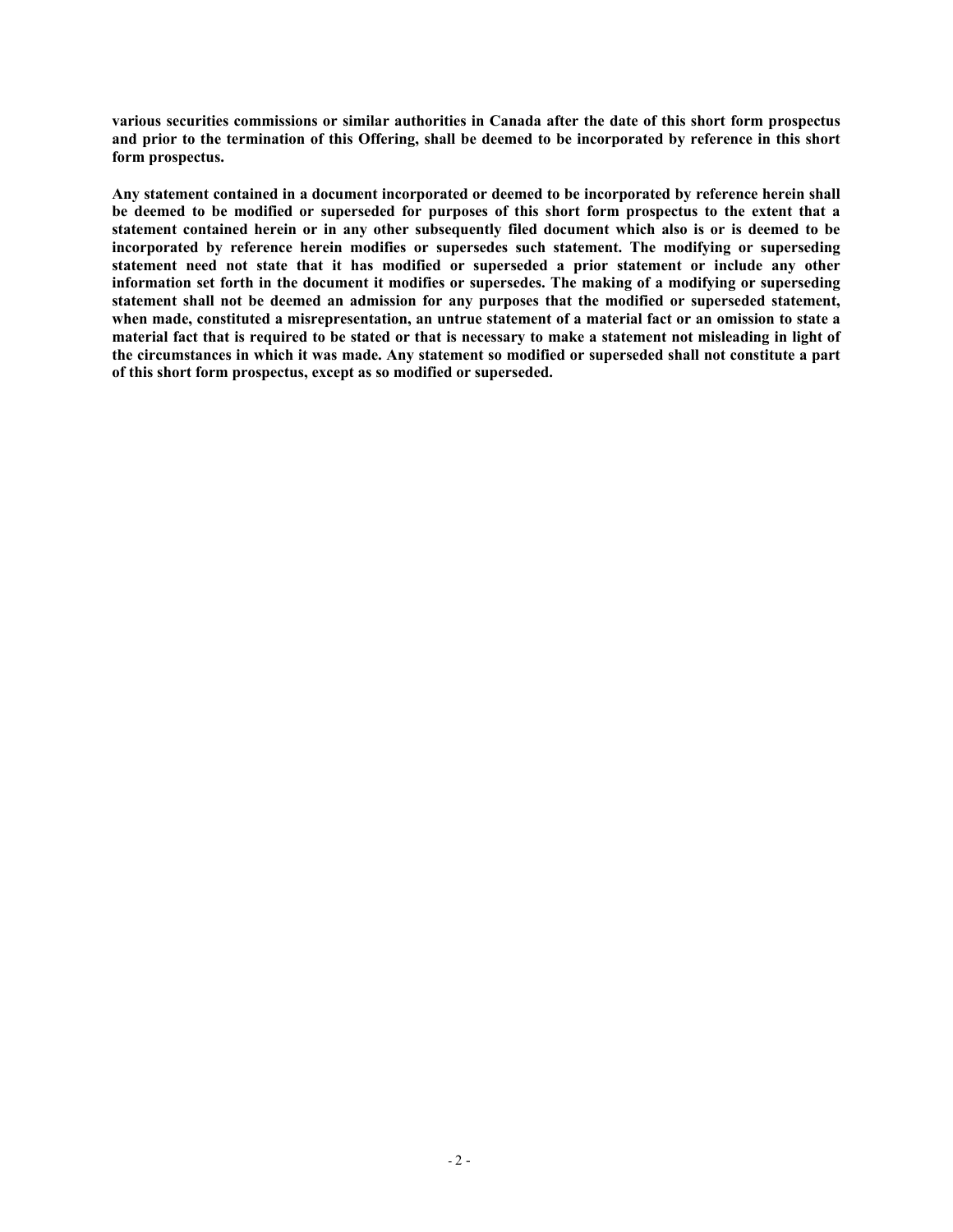### **THE CORPORATION**

### **Name and Incorporation**

The Corporation was incorporated under the laws of Alberta on August 31, 1992 under the name I.T.C. Microcomponents Inc. and continued under the laws of British Columbia on July 19, 1995. The corporation changed its name to Intrinsyc Software, Inc. on June 16, 1997. Articles of Continuance were filed under the Canada Business Corporations Act on May 1, 2003 to continue the Corporation federally and changed the name of the Corporation from Intrinsyc Software, Inc. to Intrinsyc Software International, Inc. The Corporation's principal business office is 10<sup>th</sup> Floor, 700 West Pender Street, Vancouver, British Columbia, V6C 1G8, telephone (604) 801-6461, Fax (604) 801-6417 and its registered office is Suite 2600, Three Bentall Centre, 595 Burrard Street, Vancouver, British Columbia, V7X 1L3.

The Corporation has four wholly owned subsidiaries, Intrinsyc Software (U.S.A.), Inc., Intrinsyc Europe Limited (formerly NMI Electronics Limited), Linar Limited., and Intrinsyc Software (Barbados) Inc. Intrinsyc Software (U.S.A.) Inc. was incorporated under the laws of Washington State on March 25, 1997. Intrinsyc Europe Limited was incorporated under the laws of the United Kingdom on March 27, 1987. Linar Limited was incorporated under the laws of the United Kingdom on November 21, 1997. Intrinsyc Software (Barbados) Inc. was incorporated under the laws of Barbados on August 31, 2005.

# **BUSINESS OF THE CORPORATION**

### **Corporate Overview**

The Corporation is a mobility software and services company that specializes in providing smart phone and feature phone software licensing and supporting systems integration services to handset manufacturers and their partners. The Corporation is comprised of three business units: Mobile Software Products, which is responsible for the development of the Corporation's 'Soleus™' feature phone product; Mobile and Embedded Solutions, which provides the required systems integration services to handset manufacturers; and Enterprise Interoperability Solutions, which provides networking software to bridge Java and Windows based systems to each other. The Corporation's technologies and services make it possible for customers to identify, create and deliver mobile devices and solutions.

The Corporation has strategically positioned its product and service initiatives and offerings to take advantage of what the Corporation perceives to be an increasing trend in the industry towards "digital convergence" in mobility technology. This digital convergence involves an anticipated convergence of four industries: the telecommunications industry; the computing industry; the entertainment industry; and the consumer electronics industry related to mobility products and services. The Corporation's business plan contemplates increased demand and value for its products and services as a result of this trend. Management believes that the Corporation's products, such as its licensable 'Soleus™' feature phone software product and its supporting systems integration services, are key enablers in delivering mobile digital convergence products, such as feature phones, smart phones and wireless gaming devices.

The Corporation is currently making significant new investments in mobility software product development, specifically its 'Soleus™' feature phone software product, which is intended to result in new licensing based revenue streams. Soleus™ is a Windows CE based feature phone software product that can be used by industry silicon vendors, original equipment manufacturers and original design manufacturers ("handset manufacturers"), wireless network carriers and mobile virtual network carriers ("MVNO"). The product is targeted at the feature phone market segment, which Ovum Corporation ("Ovum"), a wireless industry analyst firm, describes as midrange mobile handsets. Ovum estimates in its report dated January 2006 that this market represented approximately 508 million handset units in 2005, and will grow to approximately 850 million units by 2009. The Company announced the commercial availability of the Soleus™ product to potential customers and industry partners on February 13, 2006 at the 3GSM World Congress event held in Barcelona, Spain.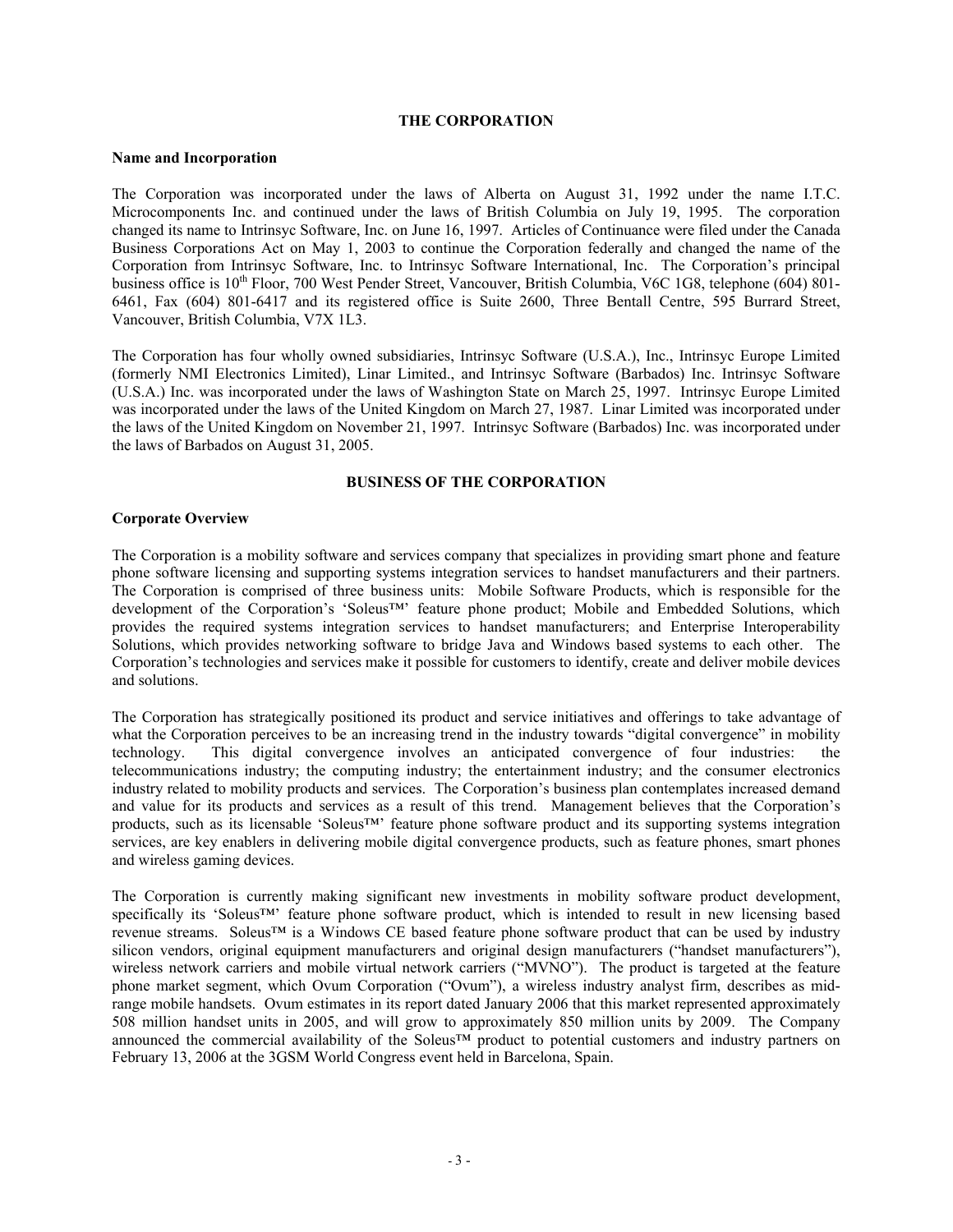### **Business Units**

### *Mobile Software Products*

The Mobile Software Products ("MSP") group is based in Bellevue, WA, USA, and is responsible for the development of the Soleus™ feature phone software product. This group was created in 2004 and located in Washington State specifically to allow for convenient co-location and collaboration with Microsoft Corporation ("Microsoft"). SoleusTM is based on Microsoft's Windows CE operating system, which Microsoft also uses as the underlying operating system for its Windows Mobile software product. The Windows Mobile software product is targeted at the high end smart phone market segment, while the Corporation's Soleus<sup>TM</sup> product is targeted at the lower cost consumer oriented feature phone market segment.

The MSP group is leveraging the MES group's (see below) strong, established relationships with many of its potential customers and industry partners. The two groups have built strategic technology and marketing relationships with major mobile silicon vendors including Texas Instruments ("TI"), Freescale Semiconductor, Inc. ("Freescale") (formerly Motorola Inc.'s ("Motorola") computer chip business unit), Agere Systems Inc. ("Agere") (formerly Lucent Technologies' mobile chip business unit), and Intel Corporation ("Intel"). These relationships allow the MSP group to market the Soleus<sup>TM</sup> feature phone software in conjunction with feature phone computer chip sets from these vendors as pre-integrated solutions to the handset manufacturers. This approach to marketing reduces the handset manufacturers' product development risks and costs, and reduces their go-to-market cycles for new handsets.

The MSP group has also initiated a third party independent software vendors ("ISV") program for companies who wish to offer their mobile handset application programs in conjunction with the Soleus™ product offering.

# *Mobile and Embedded Solutions*

The Mobile and Embedded Solutions ("MES") group is based in Vancouver, Canada, with regional offices in Birmingham, United Kingdom and Singapore, and provides Microsoft Windows CE and Windows Mobile related engineering systems integration services to handset manufacturers such as Nokia Products Limited, Motorola and Samsung Electronics Co., Ltd., as well as other mobile handset partners such as the silicon vendors mentioned above (TI, Freescale, Agere, and Intel). The MES group also provides its services to major software vendors, including Microsoft and Symbian Software Ltd., related to the development of their smart phone operating systems.

The MES group also licenses its telephony (µPhone), radio interface layer (RIL), and radio multiplexing or MUX software products to a number of the same customers. A number of features within these software products have been embedded into the MSP group's Soleus<sup>TM</sup> product offering.

The MES and MSP sales and marketing teams work closely on joint sales and marketing efforts and also offer potential Soleus<sup>TM</sup> customers a full range of MES service offerings relating to integration and testing of Soleus<sup>TM</sup> on a wide range of different mobile platforms and computer chip sets.

### *Enterprise Interoperability Solutions*

The Enterprise Interoperability Solutions ("EIS") group is based in Vancouver, Canada, and develops and licenses networking software that bridges Microsoft Windows based systems to Java based systems. It also provides product support and systems integration services to its customers, who include Fortune 100 companies software vendors such as IBM Corporation, Adobe Systems Incorporated, BEA Systems Inc. and Environmental Systems Research Institute Inc., as well as a host of 'end-users' including major banking and pharmaceutical companies. Management believes the Corporation's inter-operability products are market leading solutions for the inter-operability challenges facing the IT sector as they attempt to integrate disparate technologies into their networks.

# **SoleusTM Feature Phone Platform**

Soleus<sup>TM</sup> is built on the Microsoft Windows CE 5.0 operating system, and has been optimized for use in designing and developing lower cost consumer oriented feature phone mobile handsets. Soleus™ provides a turnkey development platform that takes a modular approach to configuring handset software. Soleus<sup>TM</sup> has been designed as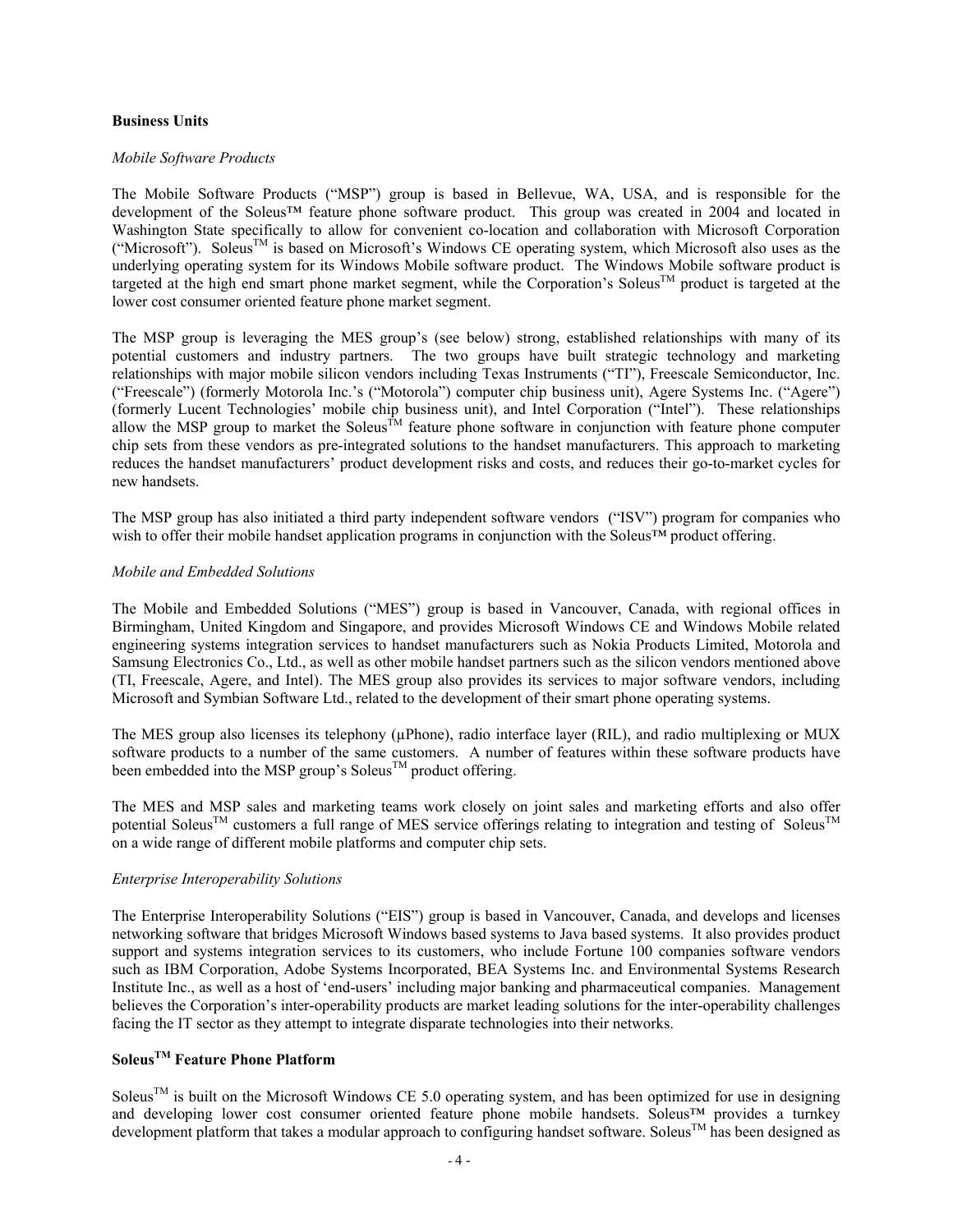a software platform that provides a standard set of software components that can be deployed across multiple handset designs and provide an effective economic model for the handset manufacturer.

Soleus<sup>TM</sup> also supports a high-degree of user-interface customization through "Chameleon". Chameleon is a framework for building and deploying a mobile handset user-interface. Not only does this framework simplify the user-interface design, it enables the use of that same user-interface on a wide range of mobile handsets.

Management believes that Soleus<sup>TM</sup> provides the following benefits to the principal participants in the handset market, being the wireless carriers, the handset manufacturers, the silicon vendors and the independent software vendors.

# *Handset Manufacturers*

• Shortens handset development time compared to many existing software solutions due to the ease of use of the development tools.

Many of the existing software solutions are proprietary in nature and have evolved over time. As a result, developers must write significant new code in order to bring new handset features to market, especially in the current environment where wireless carriers continue to invest in 3G and 3.5G networks and increasingly demand that new handsets take advantage of this new technology. Soleus<sup>TM</sup> is based on the Microsoft tool chain and platform approach. The functionality of the development tools, specifically Microsoft Platform Builder and Microsoft Visual Studio, simplifies the development process required to deliver these new handset features. The platform approach also minimizes the amount of custom code required as multiple models are developed from the same code base.

Requires less memory than alternative software platforms.

Soleus™ is built on Microsoft Windows CE 5.0, an operating system that has been on the market for more than a decade. Unlike Linux, which was ported from a desktop/server operating system, Windows CE was built from the ground up to be a small embedded operating system. Management believes that this ability to run in a smaller footprint than other operating systems such as Linux allows the development of mobile handsets with lower total memory, which in turn lowers the total bill-of-materials cost for a mobile handset. This directly translates into increased profitability in a Soleus™-powered mobile handset for the handset manufacturers.

• Lowers total handset development costs.

A report released in July 2003 by Embedded Market Forecasters compared the total cost of development for Windows Embedded (which includes Windows CE and Windows XP Embedded) and Linux. The report concludes that projects based on Windows Embedded were completed 43% faster and at 68% lower cost, on average, than similar projects using embedded Linux.

• Increases ability to respond to wireless carrier requirements.

With its configurable software and user-interface, Soleus™ provides the handset manufacturer with the capability to respond quickly and effectively to wireless carrier requirements.

# *Silicon Vendors (SV)*

An important element in the mobile handset value chain is provided by silicon (semiconductor) vendors, which provide the hardware foundation on which Soleus<sup>TM</sup> and all other software, must rely. The Corporation regards the silicon vendors as important partners, as a cooperative effort is required not only in the engineering effort required to allow Soleus™ to run on a new hardware or reference platform, but also in the sales and marketing efforts needed to bring certified designs to handset manufacturers. The Corporation creates value for its silicon vendor partners both through its sales and marketing efforts and by assisting the silicon vendors in demonstrating the advantages of their chip sets to the handset manufacturers.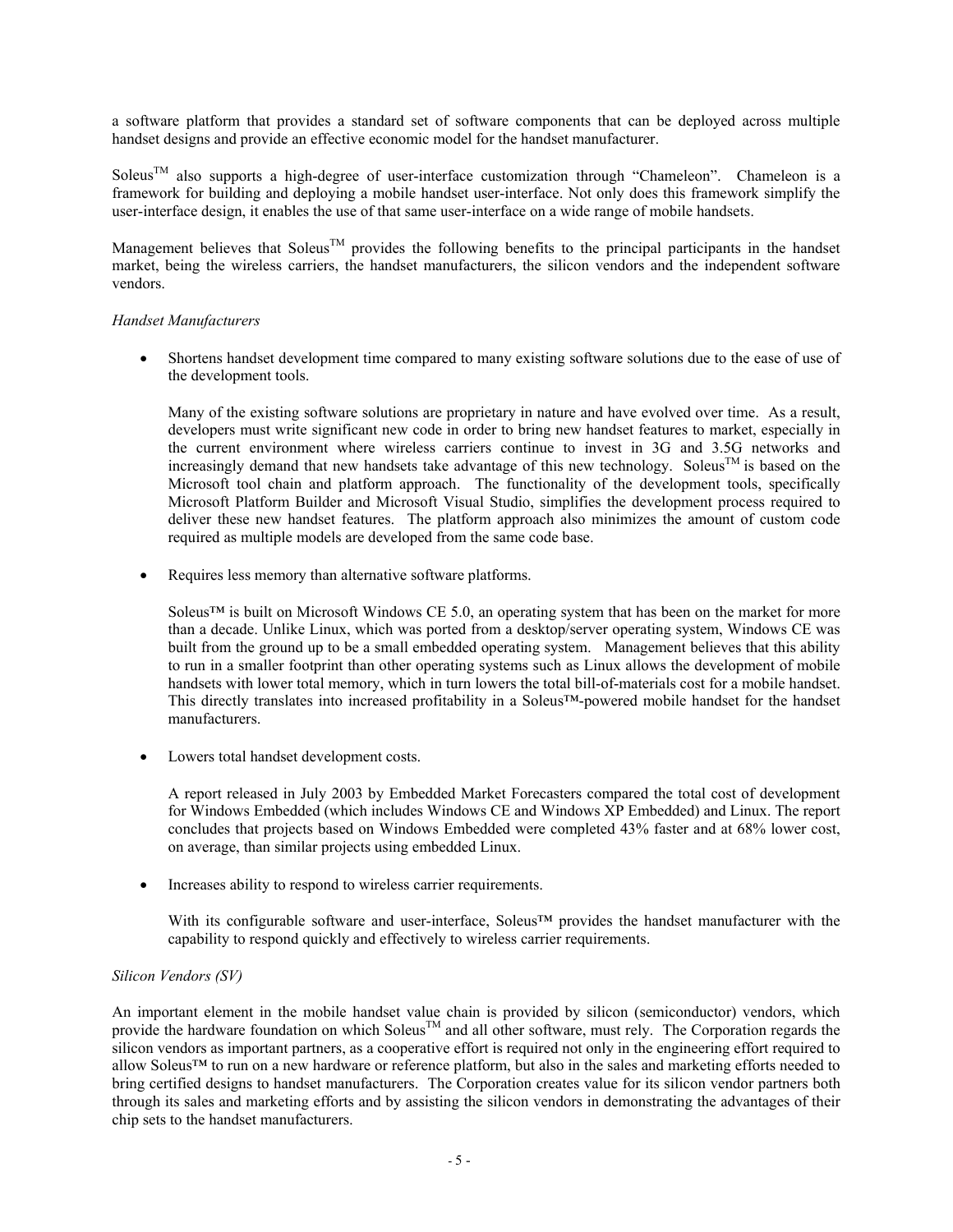### *Independent Software Vendors (ISVs)*

The Corporation is partnering with mobile application software providers or ISVs to supplement Soleus™' core application software. The Corporation's MSP group is providing the dialer, SMS messaging, phone book, and basic media player components but is working with these ISVs for other components that are typically required for feature phones, including a Java Virtual Machine and a WAP Browser.

The Soleus™ platform provides ISVs with several benefits:

• Opportunity to address both the smart phone and feature phone market.

Soleus<sup>TM</sup> and Windows Mobile are both built on the Microsoft's Windows CE operating system and, as a result, products that run with Windows Mobile also can run on Soleus<sup>TM</sup> with only minor modifications. Soleus<sup>™</sup> provides the vendors of these products an opportunity to extend the product beyond the Window Mobile smart phone market and into the feature phone market. For products that do not run on Windows CE, Soleus™ provides an opportunity for entering the world of Windows Mobile-compatibility and the smart phone market.

Microsoft application development tools.

Soleus<sup>TM</sup> is built on Microsoft's Window CE operating system and as a result the Microsoft development tools can be used by the Corporation's ISV partners to integrate their products with the handset. Microsoft has made a substantial investment in its tool chain products, specifically Visual Studio and Platform Builder, which are application development tools that are used around the world. These products are very easy for developers to use and are also powerful, allowing developers to produce higher quality applications faster than they otherwise could. Quality and speed to market are very important factors for ISVs.

# *Wireless Carriers*

Wireless carriers work to tailor their handsets for the best delivery of their respective services. There are many examples of this, such as the Orange Signature handsets, in which the user-interface for all handsets, irrespective of manufacturer, has many common elements. Another example is Vodafone Live, with its branded browser interface for accessing online content. Both are examples of carriers fine-tuning their customers' handset experiences. Soleus™, through Chameleon, allows wireless carriers to have control over their mobile handsets in several ways:

• Control of customer user-experience.

The most obvious example of a wireless carrier's branding is the user-interface, which is the userexperience of a handset. Some elements of a user-experience are obvious, such as the structure of the commands, the look-and-feel of the graphics that are displayed, animation, and sounds. Other elements of the user-experience might be less obvious, such as, among others, the timing of response to user actions, customization of new input based on previously remembered input, automatic language-detection and automatic date/time updating.

• Control of handset branding.

There are many elements that make a handset unique, all of which are part of the branded experience that the wireless carrier creates. The branding is more than the company's name on the product; it is the sum of all the parts that make up the product. Many aspects of the branding involve elements that the user never sees and is not even aware of. Some of these elements include the market research undertaken by the company, the hardware and software design, the user-interface design and the quality control. All of these elements are part of what a wireless carrier sees as its contribution to a handset that it subsidizes and provides to its customers.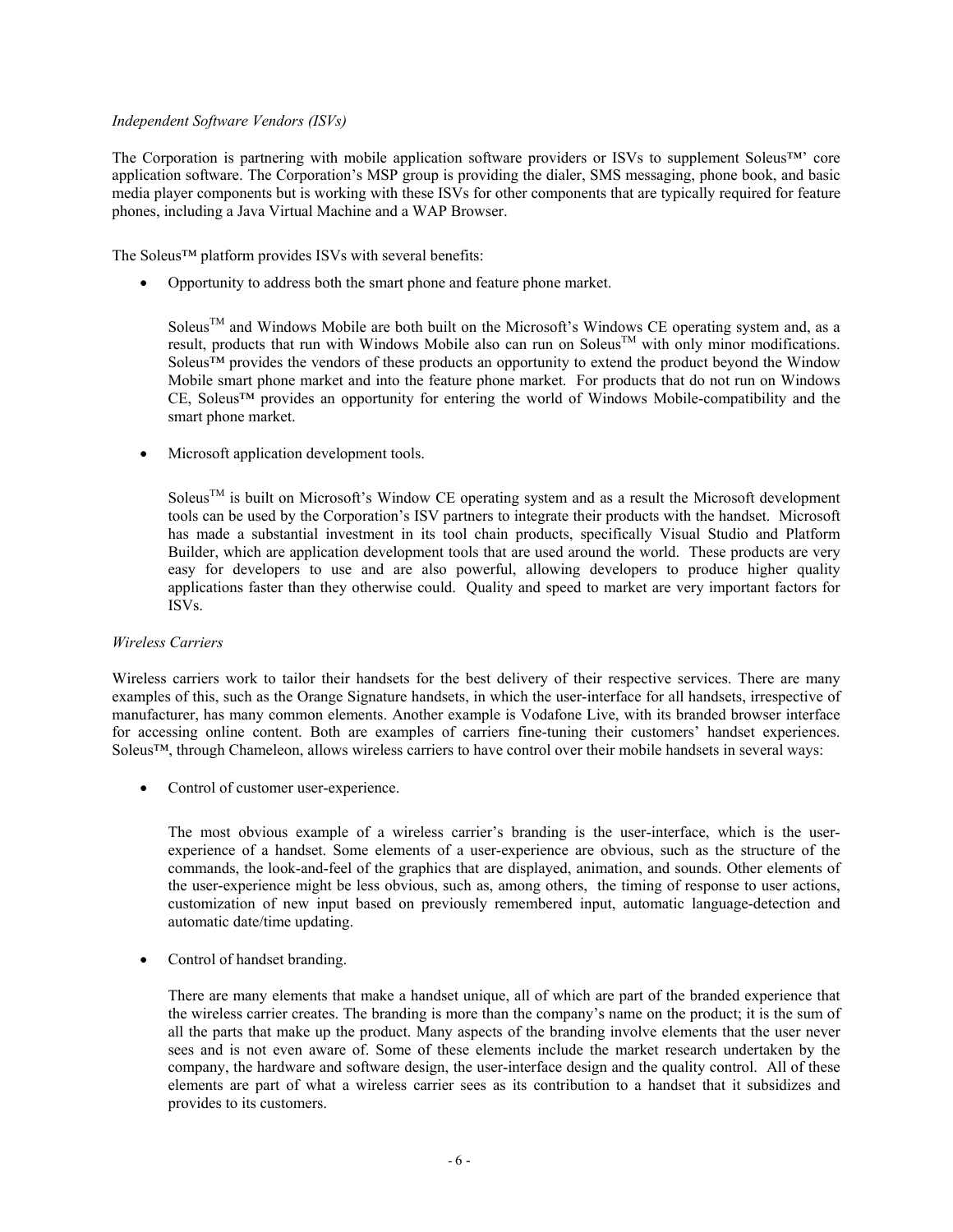• Custom selection of available applications.

To meet the needs of the specific market segments that they are targeting, wireless carriers, and especially the MVNOs (i.e. a mobile carrier that does not own its own spectrum and, instead, has a business arrangement with traditional wireless carriers to buy minutes of use for sale to its own customers), need available applications that are available on a given mobile handset.

In some cases, customization might only involve relatively minor source code changes. Regardless of the customization effort that is required, Soleus<sup>TM</sup> is built as a modular platform with flexibility in configuration that simplifies the customization process.

### **Market Opportunity**

Based upon numerous industry reports published by both independent and financial analysts, management of the Corporation estimates that only a small percentage of feature phones that are currently being manufactured use a standard operating system. The rest are built on home-grown operating systems, or on tiny real-time operating systems, which management believes were built for an earlier generation of microprocessors. The market for feature phones has grown dramatically over the last decade, and management believes that these older operating systems and the tools needed to support them have not kept pace with the increased demands of the next generation of feature phones.

The following tables illustrate the historical and estimated growth by total volume of handsets and by handset type between 2001 and 2008.







Source: Management compilation and interpretation of data from Ovum, Yankee Group Research, Inc., Strategic Analytics and IDC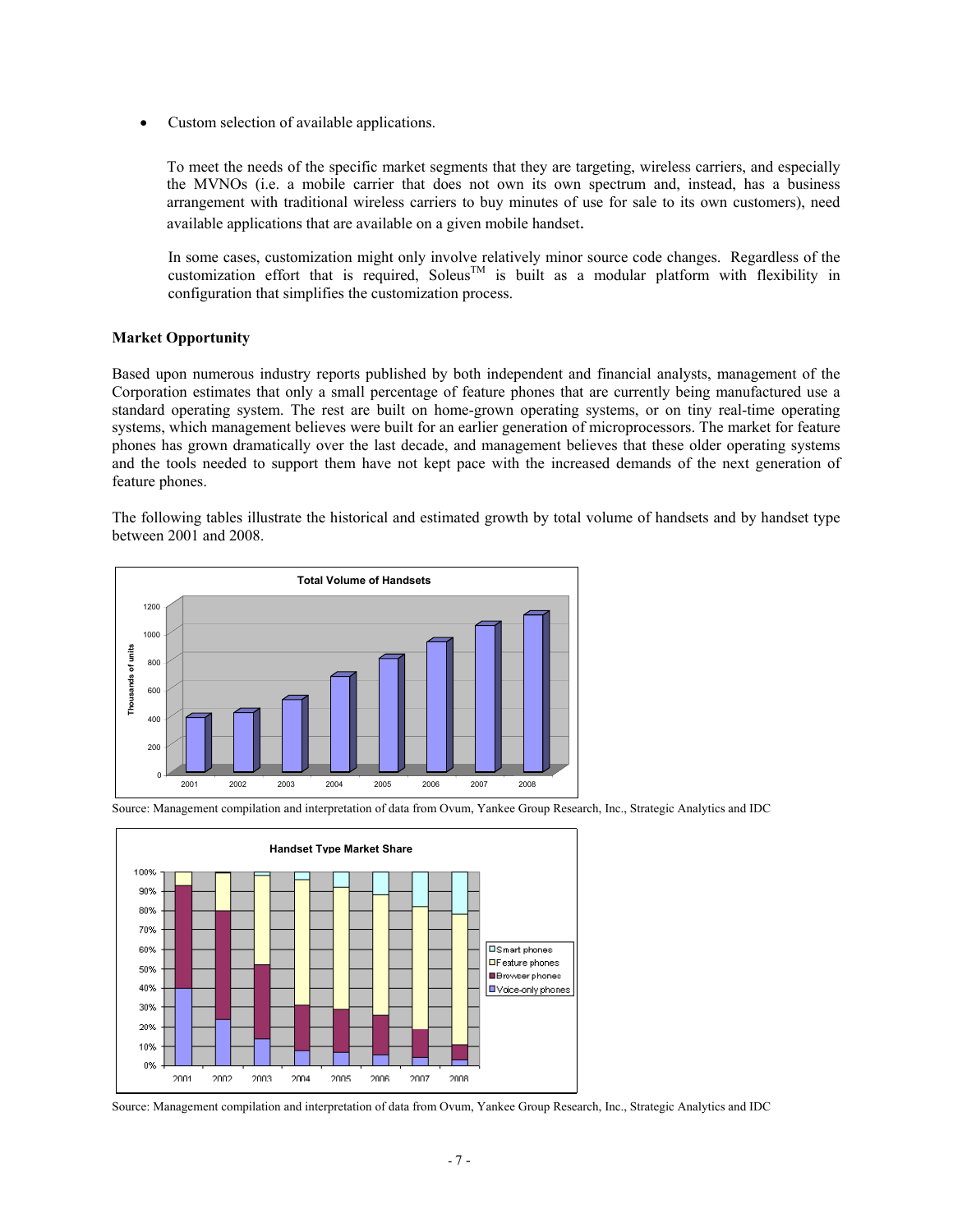Management believes that annual handset sales will continue to achieve all-time highs, and the Corporation believes that handset manufacturers face increasing pressure not only to increase the number of designs they bring to market, but also to bring those designs to market faster. Management also believes that the handset manufacturers' business success requires, among other things, that they provide consumers with appealing, innovative designs, within an ever shrinking time-to-market framework, while simultaneously keeping their bill-of-material and engineering costs to a minimum. Industry analysts are reporting that existing software/hardware design paradigms for feature phones are proving inadequate to meet these challenges. Management believes that proprietary software stacks are nearing obsolescence, and will not support handset manufacturer requirements for future success in the mobile handset business.

In addition to the challenges related to the number of designs, time to market and design costs, management of the Corporation also believes that the handset manufacturers are being pressured to add new features by the wireless carriers, who want to add new services that often cannot be served with existing handsets. The most obvious example of this involves 3G data capabilities (e.g. 3G phones), but is also represented by media requirements (pictures and music), and other revenue-generating data opportunities that wireless carriers are developing.

Management believes that the handset manufacturers are retooling to keep up with new demands, and are carefully evaluating future platforms and software tools. Management also believes that Soleus<sup>TM</sup> and the software platform that it provides to handset manufacturers allows them to reduce their development costs and bring their mobile handsets to market more quickly than many legacy development platforms, while meeting the demands of the wireless carriers.

# **Relationship with Microsoft**

The Corporation has a ten year relationship with Microsoft, beginning with its position as one of the first Windows CE systems integrators and ISVs in 1996, and continuing today as a Windows Mobile 'gold partner' systems integrator, with many of the Corporation's engineers dedicated to performing Windows CE and Windows Mobile engineering work for Microsoft's and the Corporation's joint customers.

### **Recent Developments**

On February 13, 2006, the Corporation commercially launched Soleus™ at the 3GSM World Congress event held in Barcelona, Spain, which is the industry's largest and most strategically important event of its kind. The Corporation demonstrated Soleus™' ability to run on a variety of different hardware platforms featuring chip sets from TI, Agere, Freescale and Intel, and also demonstrated the product with a number of these vendor partners at their booths. The Corporation also announced a memorandum of understanding with a potential customer, Wistron Corporation, at the 3GSM event.

For further details of the Corporation's business, please refer to the Corporation's Annual Information Form.

# **USE OF PROCEEDS**

The estimated net proceeds of the Offering will be \$19,855,400, after deducting fees payable to the Underwriters and the estimated expenses of the Offering of approximately \$400,000, assuming no exercise of the Closing Option. If the Closing Option is exercised in full, the estimated net proceeds of the Offering to the Corporation will be \$22,893,710, after deducting fees payable to the Underwriters and the estimated expenses of the Offering of approximately \$400,000. The Corporation intends to use the net proceeds as follows:

The Corporation intends to spend the net proceeds of the Offering as stated in this prospectus. There may be circumstances, however, where for sound business reasons, a reallocation of funds may be necessary. See "Risk Factors".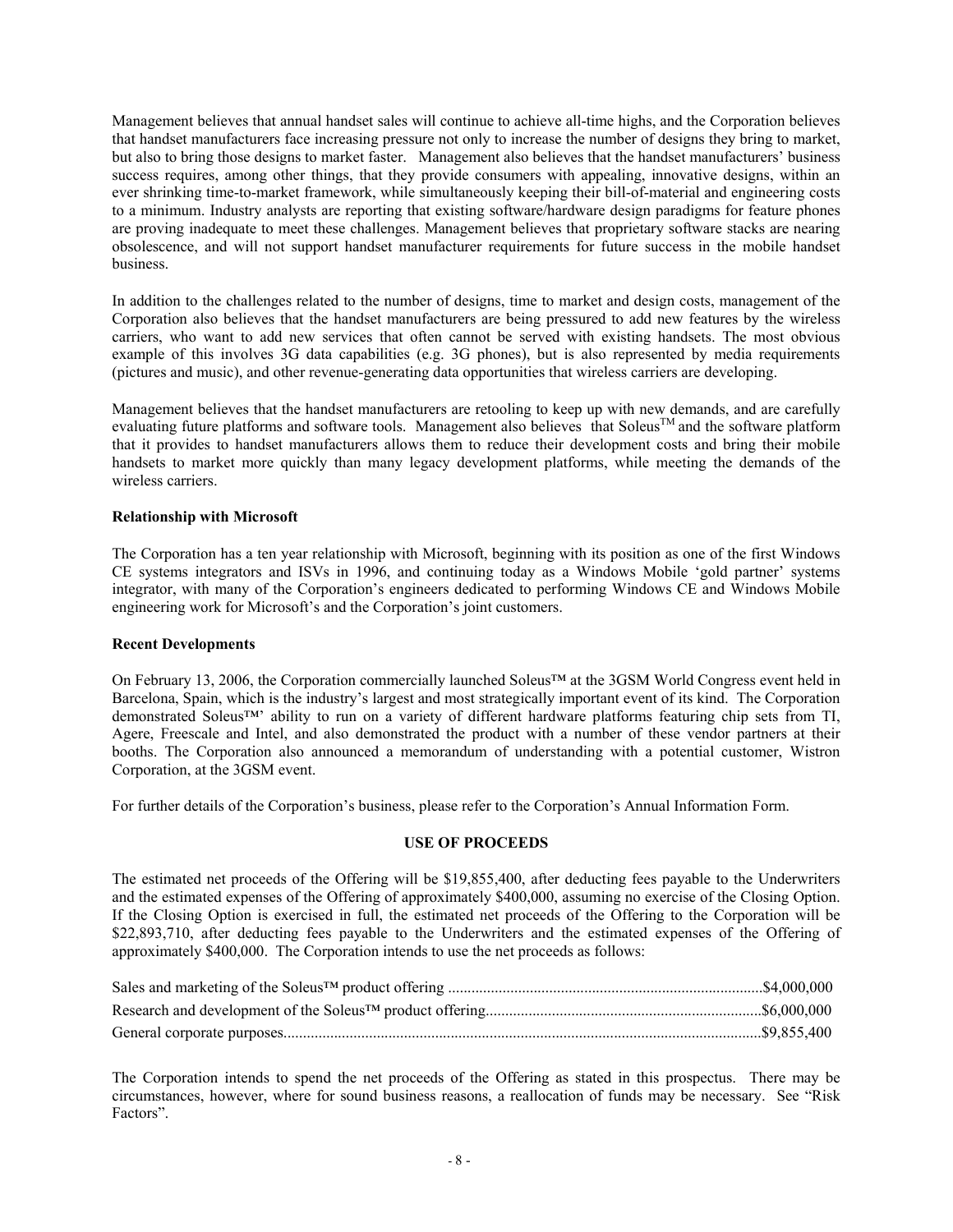### **CONSOLIDATED CAPITALIZATION**

The following table sets forth the consolidated capitalization of the Corporation as at the dates indicated, and as adjusted to give effect to the issue of the Units under the Offering. The table should be read in conjunction with the audited annual consolidated financial statements of the Corporation for the year ended August 31, 2005 and management's discussion and analysis thereon and the unaudited interim consolidated financial statements of the Corporation as at and for the three months ended November 30, 2005 and management's discussion and analysis thereon, incorporated by reference in this short form prospectus.

|                                                | As at<br><b>August 31, 2005</b>                 | As at<br><b>November 30, 2005</b>               | As at November 30, 2005<br>after giving effect<br>to the issue of Units <sup>(1)</sup> |
|------------------------------------------------|-------------------------------------------------|-------------------------------------------------|----------------------------------------------------------------------------------------|
| Cash and cash equivalents                      | \$7,318,210                                     | \$11,129,003                                    | \$30,984,403 <sup>(1)(2)</sup>                                                         |
| Long term debt                                 | \$0                                             | \$7,363,699                                     | \$7,363,699                                                                            |
| <b>Common Shares</b><br>(unlimited authorized) | \$57,452,141<br>$(56, 233, 718)$ common shares) | \$57,454,091<br>$(56, 237, 468)$ common shares) | $$79,231,671^{(3)(4)}$<br>$(80,437,468$ common shares)                                 |

Notes:

- (1) Assuming the issue of the 24,200,000 Units under the Offering. If the Closing Option is exercised in full, the cash and cash equivalents, after deduction of the Underwriters' Fee and the estimated expenses for the Offering, would be \$34,022,713, and the outstanding common shares of the Corporation would be 84,067,468.
- (2) After deduction of the Underwriters' Fee and the estimated expenses of the Offering.
- (3) Each Unit issued under the Offering consists of one Common Share and one half of one Warrant. The Warrant Shares are not included in this figure.

(4) Pursuant to the Underwriting Agreement, the Underwriters will be issued Compensation Options entitling the Underwriters to subscribe for that number of Units equal to 6% of the aggregate number of Units sold under the Offering, including any Additional Units sold pursuant to the Closing Option.The Common Shares issuable upon exercise of the Compensation Options, and the Common Shares issuable on the exercise of the Warrants underlying the Compensation Options, are not included in this figure.

### **DIVIDEND POLICY**

The Corporation has not paid any dividends on its common shares to date. The Corporation currently intends to retain any future earnings to finance the growth and development of the business and, therefore, the Corporation does not anticipate paying dividends at this time.

#### **PLAN OF DISTRIBUTION**

Pursuant to an agreement entered into between the Corporation and the Underwriters on March 23, 2006 (the "Underwriting Agreement"), the Corporation has agreed to sell and the Underwriters have agreed to purchase on the Closing Date, 24,200,000 Units at a price of \$0.90 per Unit, payable in cash to the Corporation against delivery. The obligations of the Underwriters under the Underwriting Agreement may be terminated at their discretion on the basis of their assessment of the state of the financial markets and may also be terminated upon the occurrence of certain stated events. The Underwriters are, however, obligated to take up and pay for all of the Units if any of the Units are purchased under the Underwriting Agreement.

Each Unit consists of one Common Share and one half of one Warrant, each whole Warrant entitling the holder to purchase one Warrant Share for a period of 4 years from the Closing Date at an exercise price of \$1.05 per Warrant Share.

Subscriptions for Units will be received subject to rejection or allotment in whole or in part and the Corporation reserves the right to close the subscription books at any time without notice. Certificates evidencing the Common Shares and Warrants will be available for delivery on the closing date of the Offering (the "Closing Date") which is expected to be on or about March 30, 2006, or at such later date as agreed to by the Corporation and the Underwriters, but in any event not later than April 11, 2006.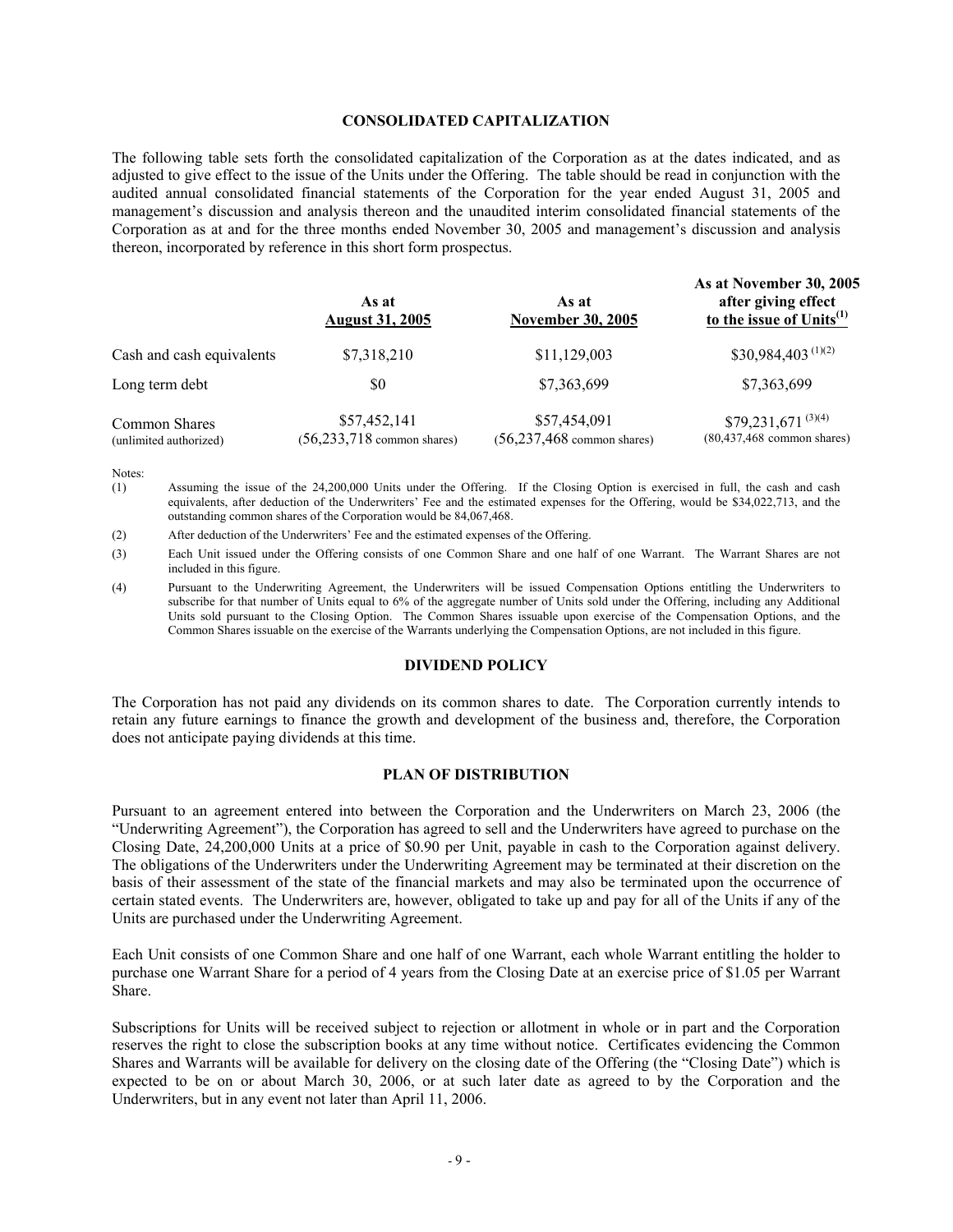Pursuant to the Underwriting Agreement, the Corporation appointed the Underwriters to offer the Units to the public in each of the provinces of Canada. In consideration for such services, the Corporation has agreed to pay a commission to the Underwriters (the "Underwriters' Fee") of 7% of the gross proceeds of the Offering, including proceeds from the purchase of Additional Units. Further, subject to regulatory approval, the Corporation has agreed to issue to the Underwriters on the Closing Date, Compensation Options entitling the Underwriters to subscribe for 6% of the number of Units sold under the Offering, including any Additional Units sold pursuant to the Closing Option, at an exercise price equal to the Offering Price. The Compensation Options will have a term of two years from the Closing Date. The Corporation has agreed that the Corporation shall pay to the Underwriters other compensation of comparable value to the Compensation Options if the Compensation Options are unavailable for any reason. This short form prospectus also qualifies the distribution of the Compensation Options and the Common Shares, Warrants and Warrant Shares comprising the Compensation Options.

The Corporation has granted the Underwriters a Closing Option, exercisable in whole or in part at any time prior to 48 hours before the Closing Date, at the discretion of the Underwriters, enabling them to purchase the Additional Units at the Offering Price. If the Closing Option is exercised in full, an aggregate of 27,830,000 Units will be sold and the price to the public, the Underwriters' Fee and the net proceeds of the Offering to the Corporation will be \$25,047,000, \$1,753,290 and \$23,293,710 (before deducting expenses of the Offering), respectively. This short form prospectus also qualifies the grant of the Closing Option and the distribution of the Additional Units, and qualifies the Common Shares, Warrants and Warrant Shares comprising the Additional Units.

Pursuant to rules and policy statements of certain Canadian securities regulators, the Underwriters may not, at anytime during the period ending on the date the selling process for the Units ends and all stabilization arrangements relating to the Units are terminated, bid for or purchase Common Shares. The foregoing restrictions are subject to certain exceptions including (a) a bid for or purchase of Common Shares if the bid or purchase is made through the facilities of the TSX in accordance with the Universal Market Integrity Rules of Market Regulation Services Inc., (b) a bid or purchase on behalf of a client, other than certain prescribed clients, provided that the client's order was not solicited by the Underwriter, or if the client's order was solicited, the solicitation occurred before the period of distribution as prescribed by the rules, and (c) a bid or purchase to cover a short position entered into prior to the period of distribution as prescribed by the rules. The Underwriters may engage in market stabilization or market balancing activities on the TSX where the bid for or purchase of the Common Shares is for the purpose of maintaining a fair and orderly market in the Common Shares, subject to price limitations applicable to such bids or purchases. Such transactions, if commenced, may be discontinued at any time.

The Units offered hereby have not been and will not be registered under the United States Securities Act of 1933, as amended (the "1933 Act"), or any securities or "blue sky" laws of any of the states of the United States. Accordingly, the Units may not be offered or sold within the United States except in accordance with an exemption from the registration requirements of the 1933 Act and applicable state securities laws. In addition, the Underwriting Agreement provides that the Underwriters (i) will offer and sell securities outside the United States only in accordance with Regulation S under the 1933 Act and (ii) will offer and sell securities within the United States (A) to qualified institutional buyers (as defined in Rule 144A under the 1933 Act) and otherwise in accordance with Rule 144A and/or (B) to accredited investors (as defined in Rule 501(a) of Regulation D under the 1933 Act) and otherwise in accordance with Rule 506 of Regulation D.

This short form prospectus does not constitute an offer to sell or a solicitation of an offer to buy any of the Units offered hereby in the United States. In addition, until 40 days after the commencement of the Offering, an offer or sale of the Units within the United States by any dealer, whether or not participating in the Offering, may violate the registration requirement of the 1933 Act if such offer or sale is made otherwise than in accordance with an available exemption from registration under the 1933 Act.

The Corporation has agreed not to, directly or indirectly, offer, sell or otherwise dispose of, or enter into any agreement to offer, sell or otherwise dispose of, any securities of the Corporation for a period of 90 days following closing of the Offering without the prior written consent of the Underwriters, other than (a) pursuant to the Offering; (b) as a result of the exercise of outstanding options granted under the Corporation's stock option plan or rights granted under its shareholder rights plan; (c) the grant of options under the Corporation's stock option plan; (d) pursuant to any convertible securities of the Corporation outstanding as of the date hereof; or (e) in connection with an acquisition of assets or shares from a third party or any merger, consolidation or amalgamation or similar transaction involving the Corporation.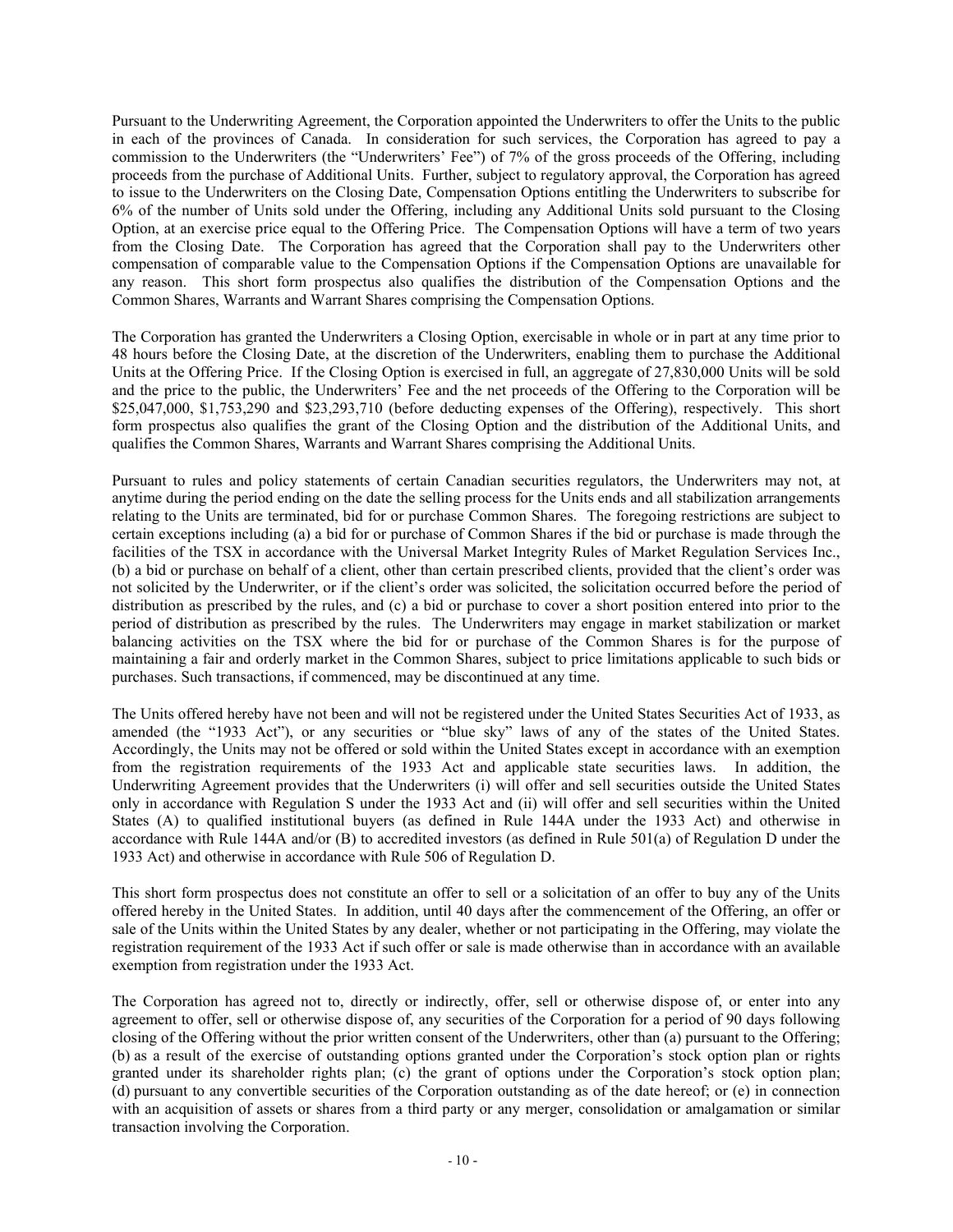The TSX has conditionally approved the listing of the Common Shares and Warrant Shares comprising the Units, as well as the Common Shares and Warrant Shares underlying the Units issuable upon exercise of the Compensation Options. Listing will be subject to the fulfillment by the Corporation of all the listing requirements of the TSX.

# **DESCRIPTION OF SECURITIES BEING DISTRIBUTED**

Each Unit consists of one Common Share and one half of one Warrant.

All investors are advised to consult their own taxation, accounting and legal advisors to determine income tax benefits or consequences, if any, to purchasers of Units.

### **Common Shares**

Refer to "Description of Share Capital" for a description of the Corporation's authorized share capital, including a description of the Common Shares.

### **Warrants**

The Warrants will be issued under a warrant indenture (the "Warrant Indenture") to be entered into between the Corporation and Computershare Trust Company of Canada. (the "Warrant Agent"). The Corporation will appoint the principal transfer offices of the Warrant Agent in Vancouver and Toronto as locations at which the Warrants may be surrendered for exercise, transfer or exchange. Pursuant to the Offering and terms of the Warrant Indenture, each whole Warrant shall be exercisable to purchase one Warrant Share at a price of \$1.05 for a period of 4 years following the closing of the Offering.

The Warrant Indenture provides for adjustment in the number of Common Shares issuable upon the exercise of the Warrants and/or the exercise price per Common Share upon the occurrence of certain events, including:

- (i) the issuance of Common Shares or securities exchangeable for or convertible into Common Shares to all or substantially all of the holders of the Common Shares by way of a stock dividend or otherwise;
- (ii) the subdivision, redivision or change of the Common Shares into a greater number of shares;
- (iii) the consolidation, reduction or combination of the Common Shares into a lesser number of shares;
- (iv) the issuance to all or substantially all of the holders of the Common Shares of rights, options or warrants under which such holders are entitled, during a period expiring not more than 45 days after the date of such issuance, to subscribe for or purchase common shares, or securities exchangeable for or convertible into common shares, at a price per share to the holder (or at an exchange or conversion price per share) of less than 95% of the "current market price", as defined in the Warrant Indenture, for the Common Shares on the record date; and
- (v) the issuance or distribution to all or substantially all of the holders of the Common Shares of (a) shares of any class other than Common Shares, (b) rights, options or warrants to acquire shares of any class or securities exchangeable or convertible into any such shares (other than those contemplated in (iv)), (c) evidences of indebtedness, or (d) any property or other assets (other than cash dividends paid in the ordinary course).

The Warrant Indenture will also provide for adjustment in the class and/or number of securities issuable upon the exercise of the Warrants and/or exercise price per security in the event of the following additional events:

(i) reclassification of the Common Shares;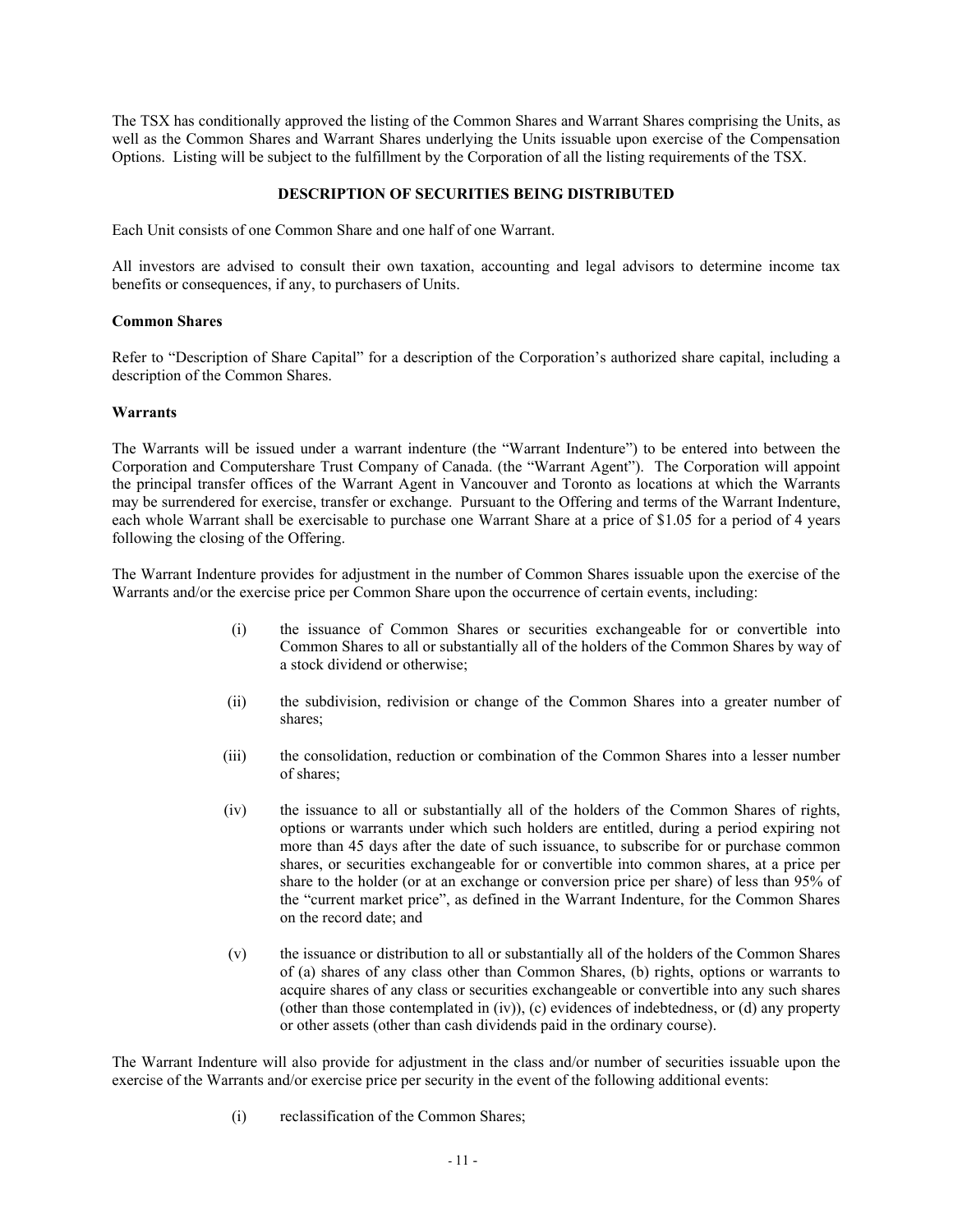- (ii) consolidation, amalgamation or merger of the Corporation with or into any other corporation or other entity (other than consolidations, amalgamations, arrangements or mergers which do not result in any reclassification of the outstanding Common Shares or a change of the Common Shares into other shares); or
- (iii) the transfer of the property and assets of the Corporation as an entirety or substantially as an entirety to another corporation or other entity.

No adjustment in the exercise price or the number of Common Shares issuable upon the exercise of the Warrants will be required to be made unless the cumulative effect of such adjustment or adjustments would result in a change of at least 1% in the exercise price.

The Corporation will covenant in the Warrant Indenture that, during the period in which the Warrants are exercisable, it will give notice to Warrantholders of certain stated events, including events that would result in an adjustment to the exercise price for the Warrants or the number of Common Shares issuable upon exercise of the Warrants, at least 14 days prior to the record date or effective date, as the case may be, of such event.

The Warrants will be transferable and will not be listed on the TSX or any other stock exchange. No fractional Common Shares will be issuable upon the exercise of any Warrants. Warrantholders will not have any voting or any other rights which a holder of Common Shares would have.

The Warrant Indenture will provide that, from time to time, the Corporation and the Warrant Agent, without the consent of the Warrantholders, may amend or supplement the Warrant Indenture for certain purposes, including curing defects or inconsistencies or making any change that does not prejudice the rights of Warrantholders. Any amendment or supplement to the Warrant Indenture that would prejudice the interests of the Warrantholders may only be made by "extraordinary resolution", which is defined in the Warrant Indenture as a resolution either (1) passed at a meeting of the Warrantholders at which there are Warrantholders present in person or represented by proxy representing at least 25% of the aggregate number of the then outstanding Warrants (unless such meeting is adjourned to a prescribed later date due to a lack of quorum, at which adjourned meeting the Warrantholders present in person or by proxy shall form a quorum) and passed by the affirmative vote of Warrantholders representing not less than 66 2/3% of the aggregate number of all the then outstanding Warrants represented at the meeting and voted on the poll upon such resolution, or (2) adopted by an instrument in writing signed by the Warrantholders representing not less than 66 2/3% of the aggregate number of all the then outstanding Warrants.

The foregoing summary of certain provisions of the Warrant Indenture does not purport to be complete and is qualified in its entirety by reference to the provisions of the Warrant Indenture.

# **RISK FACTORS**

In addition to the risk factors set out on pages 14 to 20, inclusive, of the 2005 Annual Information Form, which are hereby incorporated by reference, purchasers of Units should consider the following additional risk factors:

# *Use of Proceeds*

The Corporation intends to use the estimated net proceeds, as determined by the Corporation's management in its sole discretion, for sales, marketing and research and development of the Soleus™ product offering and for general corporate purposes. See "Use of Proceeds". Management's failure to spend such net proceeds effectively could have a material adverse affect on the Corporation's business, financial condition and operating status.

# *Future Share Sales*

If the Corporation's shareholders sell substantial amounts of the Corporation's Common Shares following this Offering, the market price of the Corporation's Common Shares could decrease. Upon the completion of this Offering, the Corporation will have outstanding approximately 80,437,468 Common Shares (assuming the Closing Option is exercised in full and there is no exercise of the Corporation's outstanding stock options, stock purchase rights or warrants or conversion of any outstanding convertible debentures). Additionally, as of March 22, 2006, the Corporation has reserved for issuance 11,095,774 Common Shares under the Corporation's stock option plan and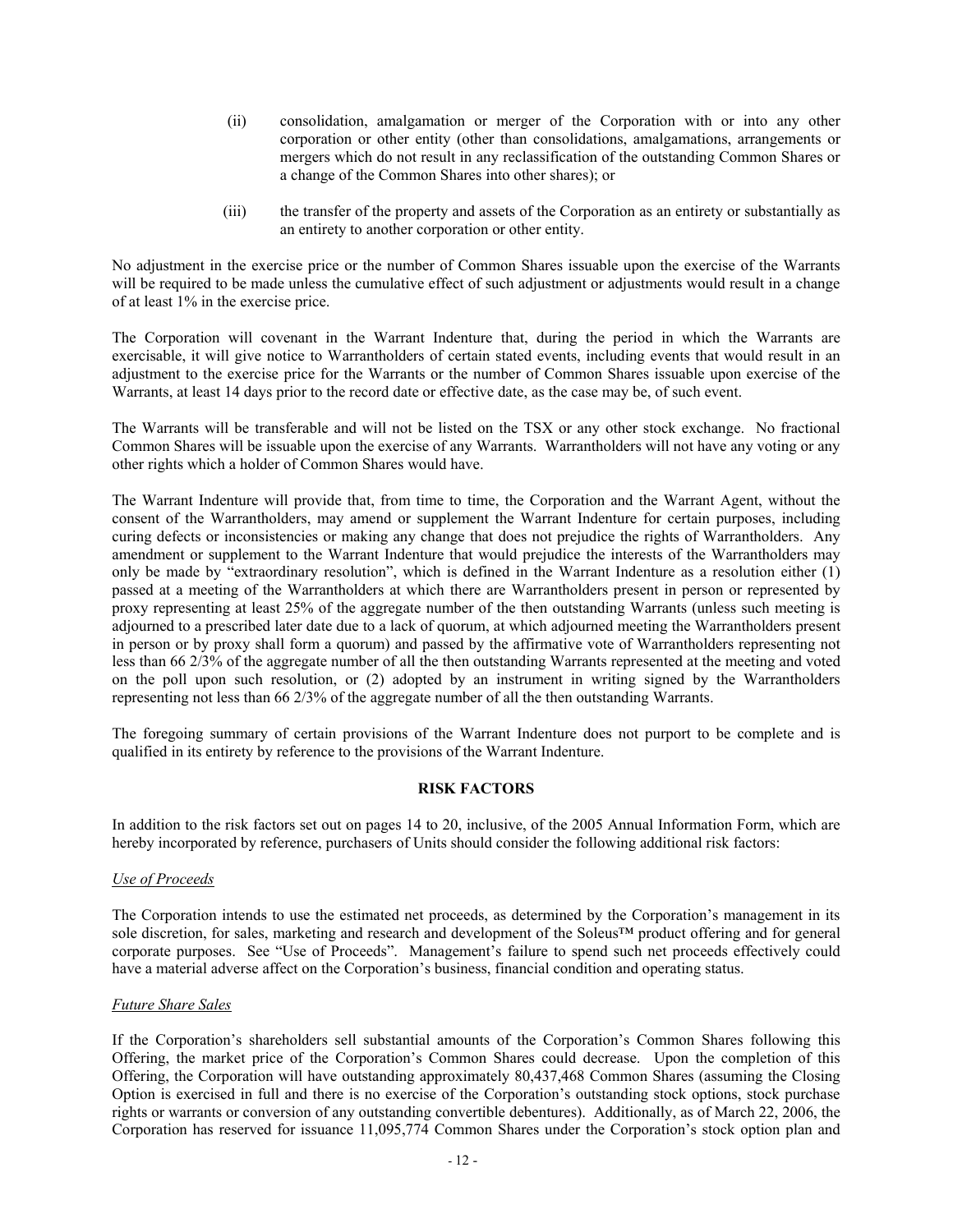3,870,968 Common Shares pursuant to outstanding warrants. The Corporation has agreed not to sell any Common Shares for a period of 90 days following the closing of this Offering, subject to certain exceptions. See "Plan of Distribution". The Underwriters may permit the sale of Common Shares in their sole discretion at any time and without prior public announcement.

### *History of Losses*

The Corporation has a history of losses, and there can be no assurance that the Corporation's revenue will continue to grow. As at August 31, 2005, the Corporation had an accumulated deficit of approximately \$36 million. The Corporation's prospects must be considered in the context of its stage of development, the risks and uncertainties it faces, and the inability of the Corporation to accurately predict its operation results in the results of product development and sales and marketing initiatives. There can be no assurances that implementation of the Corporation's strategies will result in the Corporation becoming profitable.

### *Shareholders' Rights Plan*

The Corporation has implemented a Shareholders' Rights Plan. The Shareholders' Rights Plan provides for substantial dilution to an acquirer making a take-over bid for the common shares of the Corporation unless the bid meets the requirements described in the Shareholders' Rights Plan. This could discourage a potential acquirer from making a take-over bid and make it more difficult for a third party to acquire control of the Corporation, even if such acquisition or bid would be beneficial to the Corporation's shareholders.

# **DESCRIPTION OF SHARE CAPITAL**

The Corporation's authorized share capital consists of an unlimited number of Common Shares and an unlimited number of Preferred Shares. As at March 22, 2006, the Corporation had 56,237,468 Common Shares and no Preferred Shares issued and outstanding.

### **Common Shares**

Each common share entitles the holder thereof to (i) dividends if, as and when declared by the directors of the Corporation (subject to the rights of the holders of another class or series of shares), (ii) one vote at all meetings of shareholders of the Corporation (except meetings at which only holders of a specified class of shares are entitled to vote), and (ii) participate on a *pro rata* basis, subject to the rights of the holders of another class of shares, in any distribution of the assets of the Corporation upon liquidation, dissolution or winding-up, whether voluntary or involuntary, or any other distribution of the assets of the Corporation among its shareholders for the purpose of winding-up its affairs.

### **Preference Shares**

If the directors create any series of preference shares, such shares shall have the rights determined by the directors, provided that with respect to the distribution of assets in the event of the liquidation, dissolution or winding-up of the Corporation, the preferred shares rank in priority to the common shares and any other shares of the Corporation ranking junior to the preferred shares.

### **CANADIAN FEDERAL INCOME TAX CONSIDERATIONS**

In the opinion of Blake, Cassels & Graydon LLP, counsel to the Corporation, and Goodmans LLP, counsel to the Underwriters, the following is a summary of the principal Canadian federal income tax considerations generally applicable to the acquisition, holding and disposition of Common Shares and Warrants by holders who acquire Units pursuant to this short form prospectus. This summary is applicable to a holder who, for purposes of the Tax Act, is resident or deemed to be resident in Canada, holds the Common Shares and Warrants as capital property, and deals at arm's length and is not affiliated with the Corporation. The Common Shares and Warrants will generally be considered capital property to a holder unless either the holder holds such Common Shares and Warrants in the course of carrying on a business of buying and selling securities or the holder has acquired the Common Shares and Warrants in a transaction or transactions considered to be an adventure in the nature of trade. Certain holders who might not otherwise be considered to hold their Common Shares as capital property may, in certain circumstances,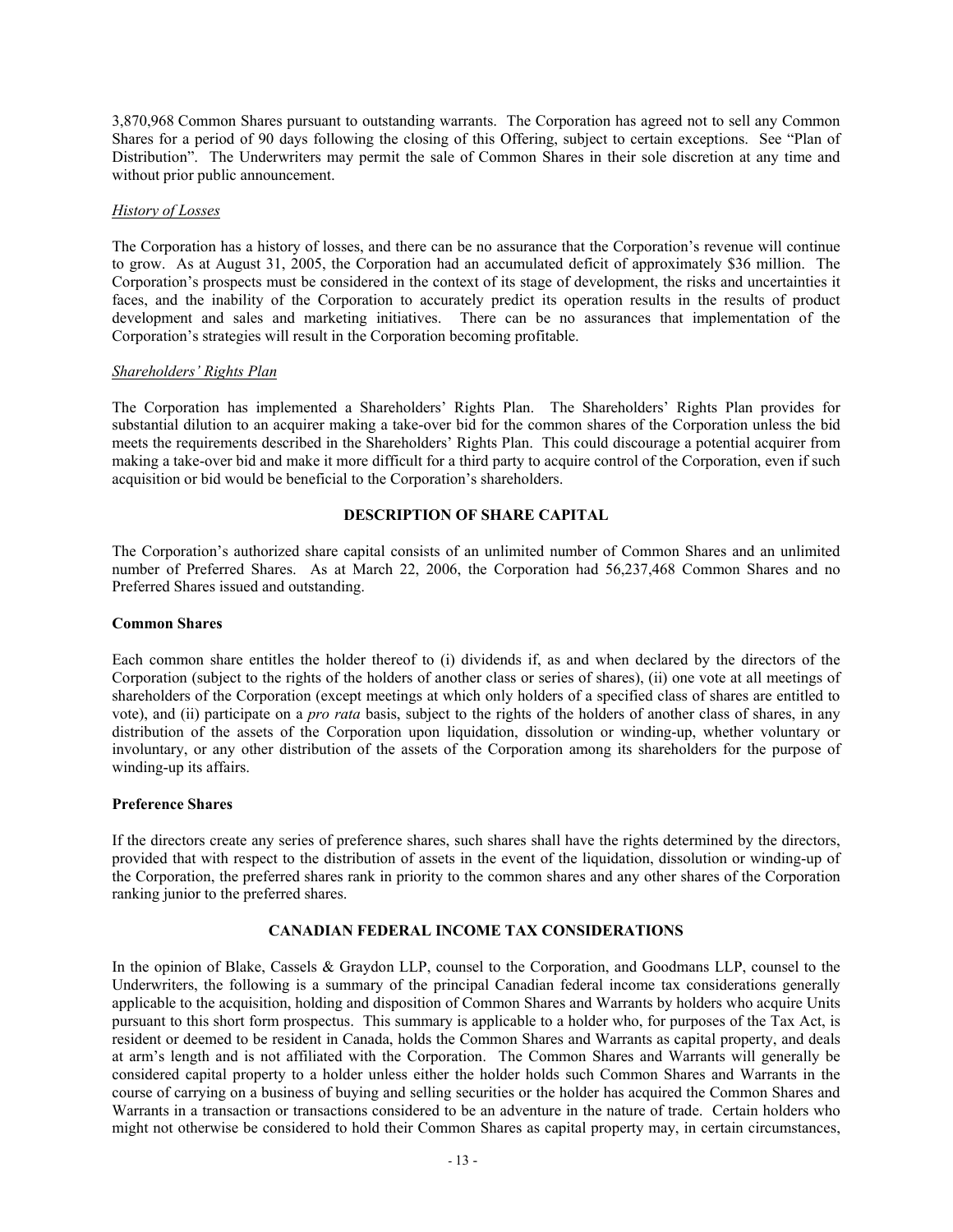be entitled to make an irrevocable election permitted by subsection 39(4) of the Tax Act to have the Common Shares and every other "Canadian security" (as defined in the Tax Act), which would not include the Warrants, owned by such holder in the taxation year of the election and in all subsequent taxation years deemed to be capital property. This summary is not applicable to any holder which is a ''financial institution'' (as defined in the Tax Act) or to any holder an interest in which would be a "tax shelter investment" (as defined in the Tax Act).

This summary is based on the current provisions of the Tax Act, the Regulations, all proposals to amend the Tax Act and the Regulations publicly announced by or on behalf of the Minister of Finance prior to the date hereof (the ''Proposals'') and counsel's understanding of the administrative and assessing practices and policies of the Canada Revenue Agency (''CRA'') which have been made publicly available prior to the date hereof. No assurance can be given that the Proposals will be enacted as proposed, if at all. This summary does not take into account or anticipate any other changes in law, whether by legislative, regulatory, administrative or judicial decision or action or changes in the administrative practices of CRA, is not exhaustive of all Canadian federal income tax considerations and does not take into account other federal tax considerations or provincial, territorial or foreign income tax legislation or considerations.

**This summary is not exhaustive of all possible Canadian federal income tax considerations applicable to an investment in Common Shares and Warrants. The income and other tax consequences of acquiring, holding and disposing of Common Shares and Warrants will vary according to the status of the holder, the province or provinces in which the holder resides or carries on business and, generally, the holder's own particular circumstances. Accordingly, the following description of income tax matters is of a general nature only and is not intended to constitute advice to any particular holder. Prospective holders should consult their own tax advisors with respect to the income tax consequences of investing in Common Shares and Warrants, based on the holder's particular circumstances.** 

# **Allocation of Cost**

Holders will be required to allocate the purchase price of the Units between the Common Share and the one half of one Warrant on a reasonable basis in order to determine their respective costs for purposes of the Tax Act. The Corporation will also be required to allocate the amount received for each Unit between the Common Share and one half of one Warrant on a reasonable basis for the purposes of the Tax Act. Counsel have been advised that the Corporation will allocate \$0.8999 to each Common Share and \$0.0001 to the one half of one Warrant. The Corporation believes that such allocation is reasonable, but such allocation will not be binding on CRA.

# **Exercise or Expiry of Warrants**

No gain or loss will be realized by a holder upon the exercise of a Warrant. The cost to a holder of a Warrant Share acquired upon the exercise of a Warrant will be the aggregate of the holder's adjusted cost base of the Warrant so exercised and the price paid for the Warrant Share (i.e., the exercise price of the Warrant). The adjusted cost base of the Warrant Shares acquired will be determined by averaging the cost of those Warrant Shares with the adjusted cost base (determined immediately before the acquisition of the Warrant Shares) of all other Common Shares held by the holder as capital property at the time of the acquisition.

The expiry of an unexercised Warrant will generally give rise to a capital loss equal to the adjusted cost base to the holder of the expired Warrant.

# **Disposition of Common Shares or Warrants**

In general, a holder of a Common Share or Warrant will realize a capital gain (or capital loss) on a disposition, or a deemed disposition of such Common Share or Warrant (other than a disposition of a Warrant on the exercise thereof), equal to the amount by which the proceeds of disposition of the Common Share or Warrant, as the case may be, net of any costs of disposition, exceed (or are less than) the adjusted cost base of the Common Share or Warrant, as the case may be, to the holder.

A holder will be required to include in income one-half of the amount of any capital gain (a ''taxable capital gain'') realized in the year of a disposition of the Common Shares or Warrants and will generally be entitled to deduct onehalf of the amount of any capital loss (an "allowable capital loss") against taxable capital gains realized in the year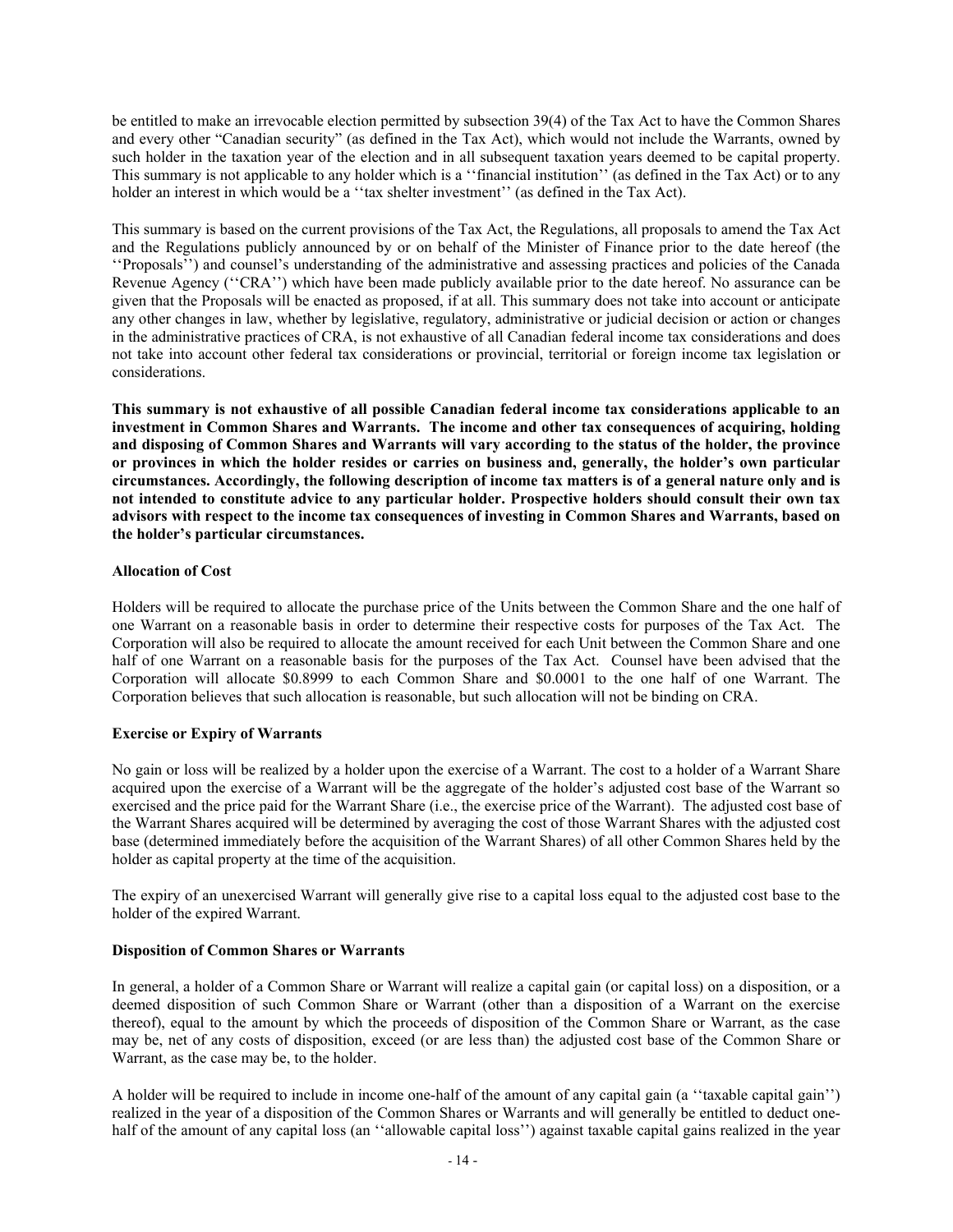of a disposition, the three preceding years or any subsequent year, to the extent and under the circumstances described in the Tax Act.

In general, in the case of a holder that is a corporation, the amount of any capital loss otherwise determined arising from a disposition or deemed disposition of Common Shares may be reduced by the amount of dividends previously received thereon, or deemed received thereon, to the extent and under circumstances prescribed in the Tax Act. Analogous rules apply where a corporation is, directly or through a trust or partnership, a member of a partnership or a beneficiary of a trust which owns Common Shares.

A holder that is, throughout the relevant taxation year, a ''Canadian-controlled private corporation'' as defined in the Tax Act may be liable to pay, in addition to the tax otherwise payable under the Tax Act, a refundable tax of 6 2/3% of its ''aggregate investment income'' for the year which is defined to include taxable capital gains.

Capital gains realized by an individual (including certain trusts) may give rise to a liability for alternative minimum tax as calculated under the detailed rules set out in the Tax Act.

### **Dividends on Common Shares**

Dividends received or deemed to be received on the Common Shares by an individual (including most trusts) will be included in computing the individual's income for tax purposes and will be subject to the gross-up and dividend tax credit rules normally applicable to dividends received from "taxable Canadian corporations" as defined in the Tax Act. On November 23, 2005, the Minister of Finance (Canada) (the "Minister") announced the Department of Finance would introduce an enhanced gross-up and dividend tax credit for eligible dividends paid after 2005 and received by individuals resident in Canada. Parliament was dissolved before draft legislation was released. If legislation is enacted as previously announced by the Minister, dividends received on the Common Shares will qualify for the enhanced gross-up and dividend tax credit. A holder that is a corporation will include dividends received or deemed to be received on the Common Shares in computing its income for tax purposes and generally will be entitled to deduct the amount of such dividends in computing its taxable income, with the result that no tax will be payable by it in respect of such dividends. Certain corporations, including private corporations or subject corporations (as such terms are defined in the Tax Act), may be liable to pay a refundable tax under Part IV of the Tax Act at the rate of 33 1/3% of the dividends received or deemed to be received on the Common Shares to the extent that such dividends are deductible in computing taxable income. This tax will be refunded to the corporation at a rate of \$1 for every \$3 of taxable dividends paid while it is a private corporation.

# **LEGAL MATTERS**

Certain legal matters in connection with the Offering will be passed upon by Blake, Cassels & Graydon LLP, counsel to the Corporation, and by Goodmans LLP, counsel to the Underwriters.

# **INTEREST OF EXPERTS**

None of Blake, Cassels & Graydon LLP, counsel to the Corporation or Goodmans LLP, counsel to the Underwriters, or any employee or partner thereof, received or has received a direct or indirect interest in the property of the Corporation or of any associate or affiliate of the Corporation. As at the date hereof, the aforementioned persons, and the employees and partners, as applicable, of each of the aforementioned partnerships beneficially own, directly or indirectly, in the aggregate, less than one percent of the securities of the Corporation.

Ernst & Young LLP, auditors of the Corporation, has advised the Corporation that it is independent within the meaning of the Professional Conduct of the Institute of Chartered Accountants of British Columbia and within the meaning of applicable securities laws of the United States and Canada.

Neither the aforementioned persons, nor any employee or partner of the aforementioned partnerships is currently expected to be elected, appointed or employed as a director, officer or employee of the Corporation or of any associate or affiliate of the Corporation.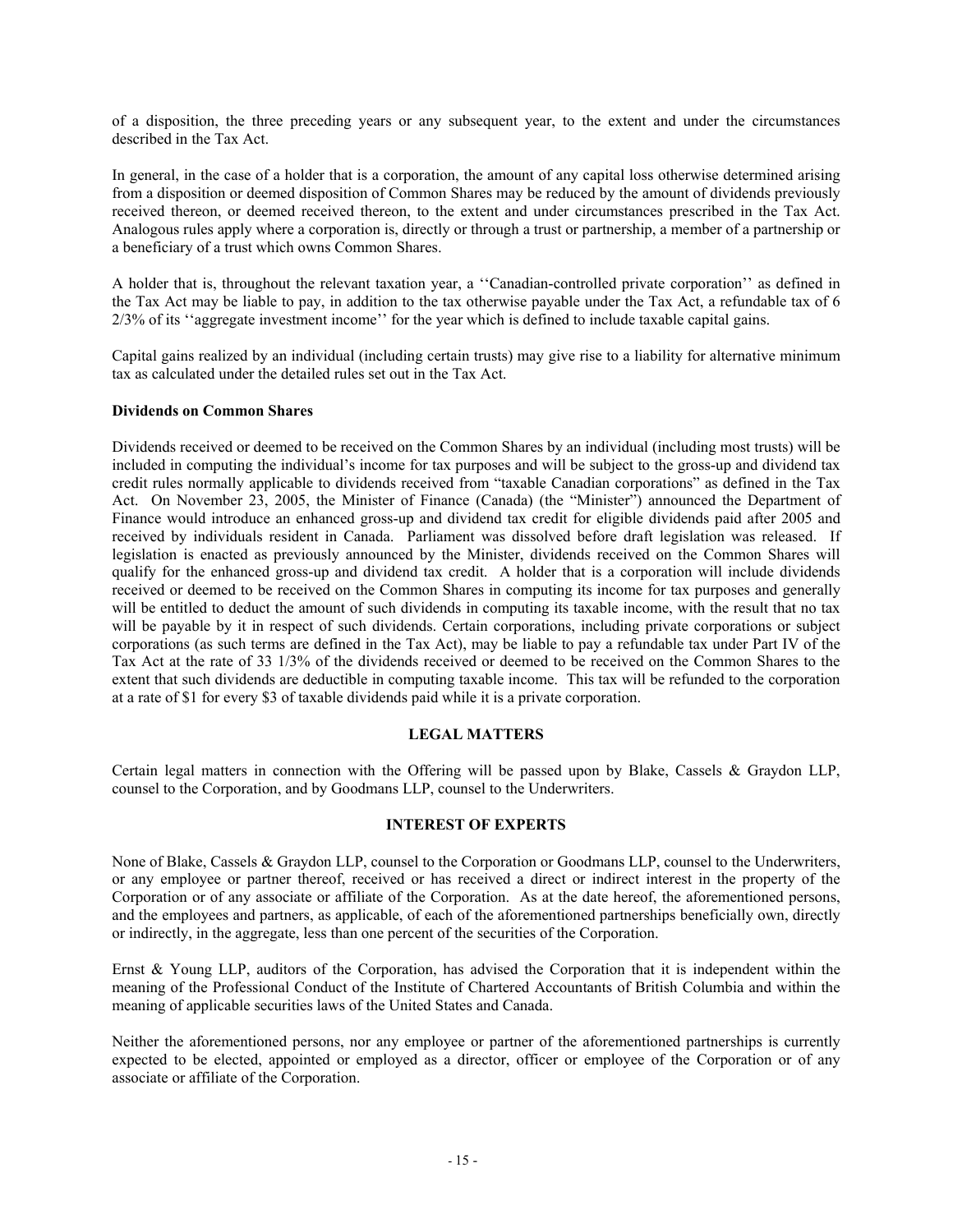# **AUDITOR, TRANSFER AGENT AND REGISTRAR**

The auditors of the Corporation are Ernst & Young LLP, Chartered Accountants, of Vancouver, British Columbia.

The transfer agent and registrar for the Common Shares is Computershare Investor Services Inc. at its principal offices in Vancouver, British Columbia and Toronto, Ontario.

# **STATUTORY RIGHTS OF WITHDRAWAL AND RESCISSION**

Securities legislation in certain of the provinces of Canada provides purchasers with the right to withdraw from an agreement to purchase securities. This right may be exercised within two business days after receipt or deemed receipt of a prospectus and any amendment. In several of the provinces of Canada, the securities legislation further provides a purchaser with remedies for rescission or, in some jurisdictions, damages if the prospectus and any amendment contains a misrepresentation or is not delivered to the purchaser, provided that the remedies for rescission or damages are exercised by the purchaser within the time limit prescribed by the securities legislation of the purchaser's province. The purchaser should refer to any applicable provisions of the securities legislation of the purchaser's province for the particulars of these rights or consult with a legal adviser.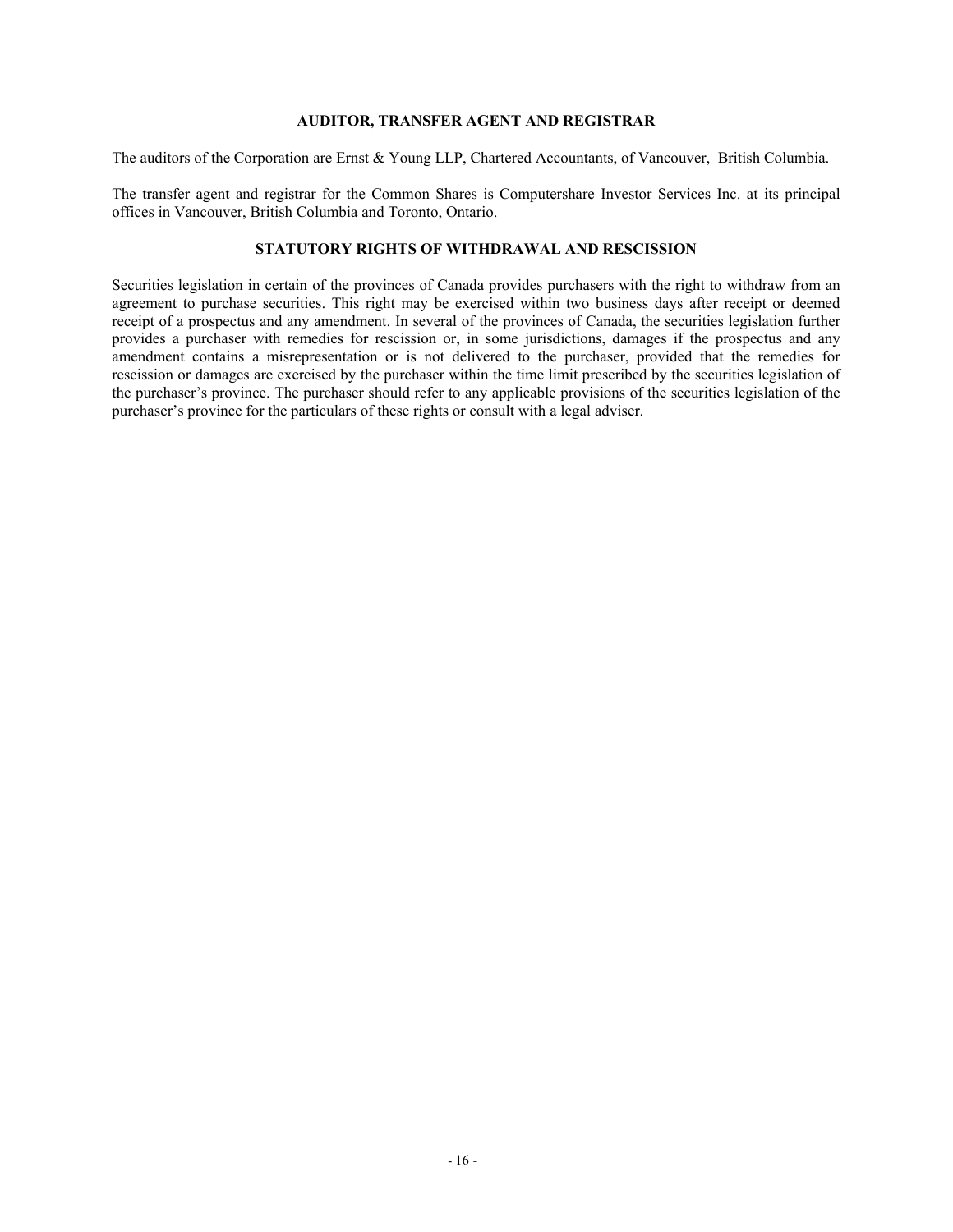# **AUDITORS' CONSENT**

We have read the short form prospectus of Intrinsyc Software International, Inc. (the "Corporation") dated March 23, 2006, relating to the qualification for distribution of Units of the Corporation. We have complied with Canadian generally accepted standards for an auditor's involvement with offering documents.

We consent to the incorporation by reference in the above-mentioned short form prospectus of the audited comparative consolidated financial statements of the Corporation as at and for the year ended August 31, 2005 (the "Financial Statements") and the auditor's report thereon. Our report is dated October 7, 2005.

Vancouver, Canada Ernst & Young LLP March 23, 2006 Chartered Accountants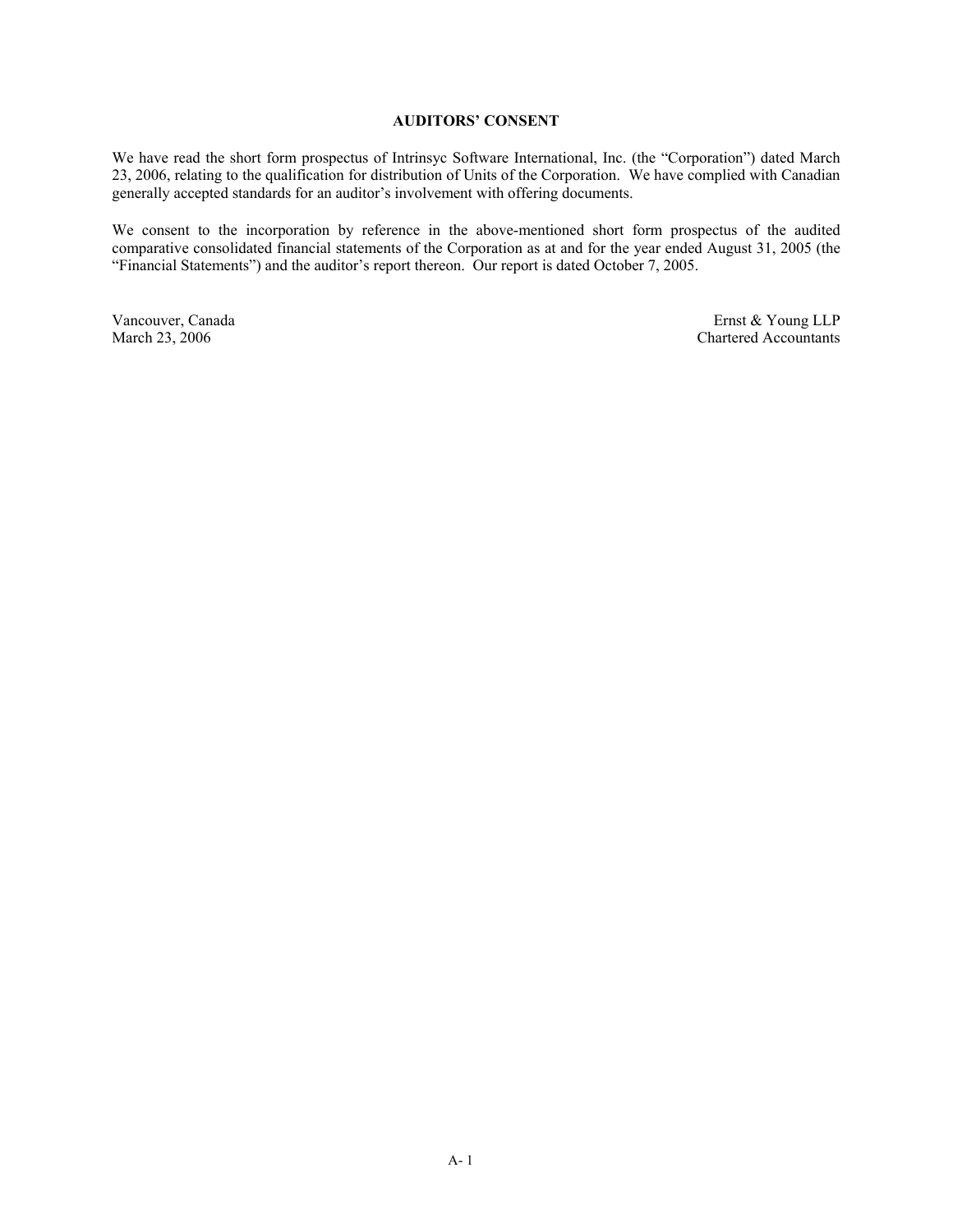# **CERTIFICATE OF INTRINSYC SOFTWARE INTERNATIONAL, INC.**

Dated: March 23, 2006

This short form prospectus, together with the documents incorporated herein by reference, constitutes full, true and plain disclosure of all material facts relating to the securities offered by this prospectus as required by the securities legislation of each of the Provinces of Canada. For the purpose of the Province of Quebec, this simplified prospectus, together with documents incorporated herein by reference and as supplemented by the permanent information record, contains no misrepresentation that is likely to affect the value or the market price of the securities to be distributed.

*"Derek W. Spratt" "Andrew Morden"* 

DEREK W. SPRATT Chief Executive Officer

 ANDREW MORDEN Chief Financial Officer

# ON BEHALF OF THE BOARD OF DIRECTORS

ROBERT GAYTON Director

*"Robert Gayton" "Vincent Schiralli"* 

 VINCENT SCHIRALLI Director